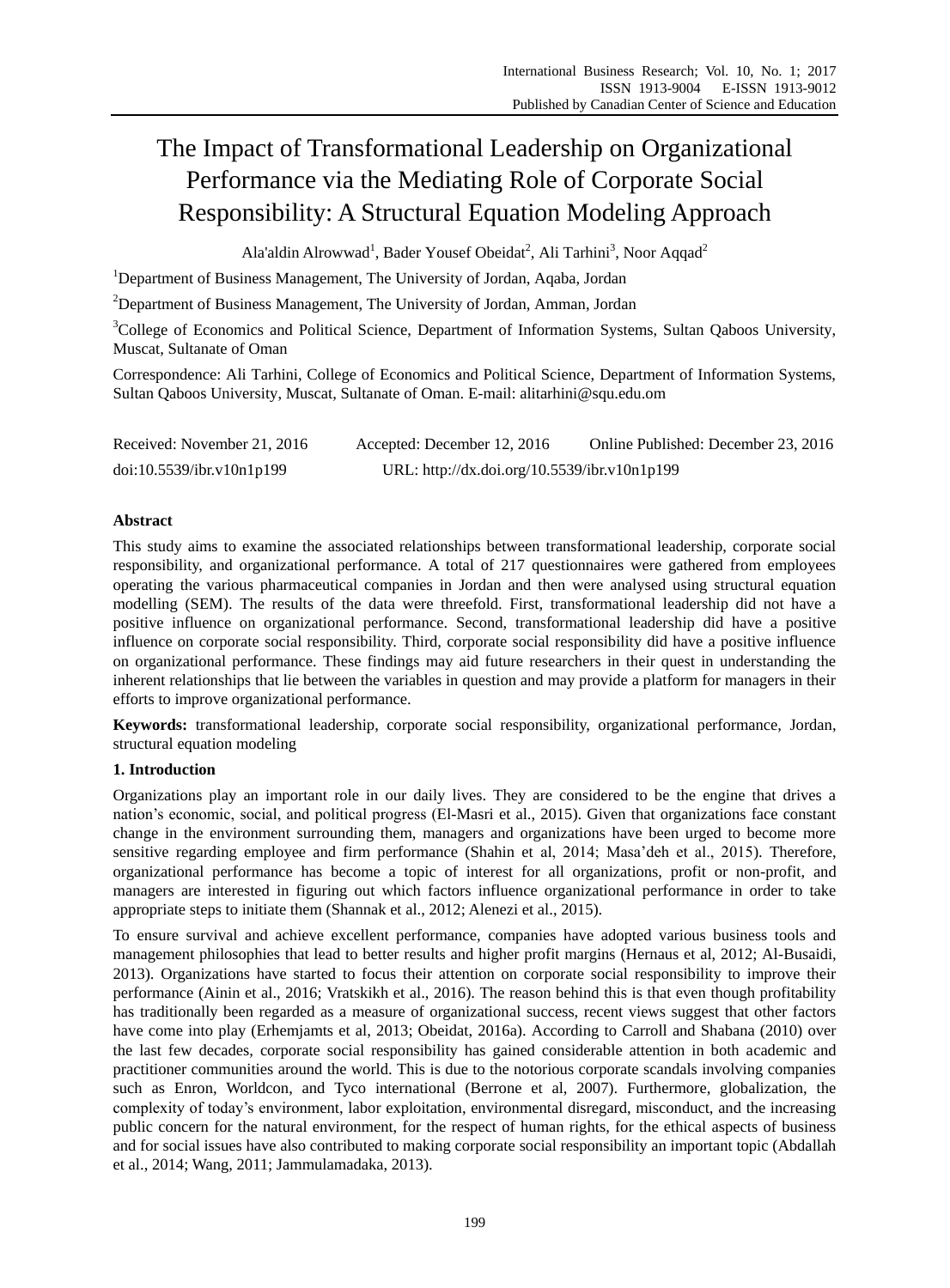Because of these conditions governments have not been able to handle all the needs of society on their own and as a result have recruited the help of businesses by pushing them to assume their role in society (Jamali and Mirshak, 2007; Masa"deh et al, 2015). According to Berland and Loison (2008) organizations must take into account not just their economic performance but also their social and environmental performance. Pursuing economic performance only may lead to overlooking the natural environment and instrumental groups and hence the disruption of the firm"s survival (Peters, 2007; Obeidat, 2016b). Therefore, it can be seen that the survival of organizations no longer depends on financial competitiveness on its own and that organizations have to justify their existence to all stakeholders by satisfying their needs as well as all the social actors that are interested in the company (Daza, 2009; Al-Busaidi, 2014). Cegarra-Navarro and Martinez-Martinez (2009) support this by suggesting that corporate social responsibility mechanisms are used to ensure firm survival and efficiency and in turn may be related to the performance of organizations.

Another way organizations can improve their performance is through leadership. Leadership is seen as one of the most critical factors affecting the improvement of organizational performance and its fortunes (Pradhan and Pradhan, 2015; Bisharat et al., 2017). Leadership influence on organizational performance can be seen as twofold. First, leadership can influence performance directly. According to Koech and Namusonge (2012) leadership has been reported as a major determinant of the success or failure of a group, organization, or even a country. Organizations tend to focus on leadership as it is considered a way by which they can improve their performance and deal with the volatile environment they face (Obiwuru et al, 2011). Furthermore, Sanhueza (2011) adds to this by stating that leadership allows organizations to maintain flexibility and therefore adapt to changing environments. As a result, the leadership style adopted by organizations has a major influence on the efficiency of resource mobilization, allocation, utilization and the enhancement of organizational performance (Obiwuru et al, 2011; Guenzi et al., 2016). In other words, every business has its unique challenges and requires the right leader and the right leadership style to face them successfully (Rao, 2014). Second, leadership can influence performance indirectly through corporate social responsibility. Dincer and Dincer (2013) stated that effective modern leadership requires leaders to understand the decision making processes and their influences as the decision made by the leader regarding the adoption of corporate social responsibility may reflect various influences on the effectiveness of the organization"s operations. The major challenge facing management is the need to enhance the welfare of the firm while simultaneously balancing the needs of its stakeholders (Waldman et al., 2004; Obeidat et al., 2012). In this case leaders need to balance both economic and non-economic goals and monitor both short-term and long-term performance (Allio, 2013). This requires leaders to broaden their view of the traditional leader-subordinate relationship to a leaders-stakeholder relationship in order to build ethically sound relations towards different stakeholders in society (Du et al, 2013; Hamoud et al., 2016). One way organizations can achieve this broader view is through transformational leadership as it can lead to the adoption of corporate social responsibility practices that attend to the needs of both primary and secondary stakeholders (Vera and Crossan, 2004). These leaders take into account both social and environmental impact as they are able to span boundaries, listen to diverse constituencies, have the courage to make tough decisions, deal with complexity and see the firm in a larger context (D'Aamto and Roome, 2009).

#### **2. Literature Review**

#### *2.1 Leadership*

Environmental instability, crises, and major change have contributed to the increasing need of organizations for leadership (McDermott et al, 2011). It must be made clear that managers and leaders are not interchangeable in meaning as the difference between management and leadership impacts the way business processes are carried out in the organization. Managers exercise control, emphasize rationality, expect employees to operate efficiently, and do not involve in risk-taking activities. Leaders on the other hand make practical efforts to perform tasks, have personal attitudes towards achieving goals, and perform risk-taking activities (Birasnav, 2014; Altamony et al., 2016).

Leadership can be defined as "a social influence process. It involves determining the group or the organization"s objectives, encouraging behaviours in pursuit of these objectives, and influencing group maintenance and culture. It is a group phenomenon; there are no leaders without followers" (Erkutlu, 2008). Leadership can also be defined as the ability to influence, motivate, and enable others to contribute to the success and effectiveness of their organizations (Sanhueza, 2011). Another definition refers to leadership as interpersonal influence in a given situation directed through the communication process to achieve a specific goal (Birasnav, 2014). Tuan (2012) also defined leadership as "an interaction between two or more members of a group that often involves a structuring or restructuring of the situation and the perceptions and expectations of the members. Leaders are agents of change processes whose acts affect other people more than other people"s acts affect them" (P.350). All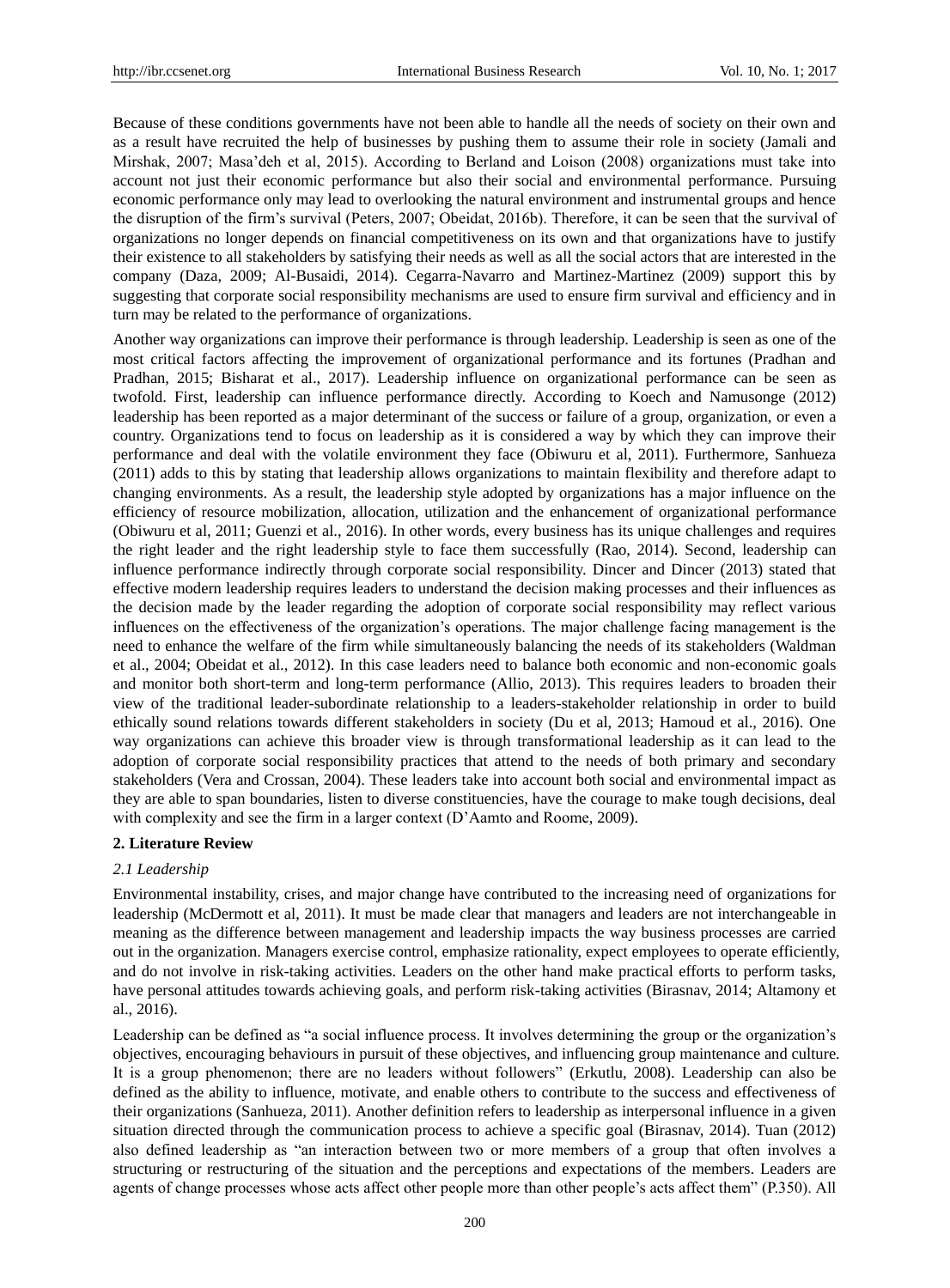in all, the essence of leadership revolves around achieving the goals and objectives of the organization through people (Koech and Namusonge, 2012). Therefore, it is clear that the right leadership is needed in order for organizations to succeed (Rao, 2014).

Individuals evolve into leaders as a result of experience of dealing with new challenges and integrating these experiences into a personal leadership style (Allio, 2013; Tarhini et al., 2015). According to Obiwuru et al (2011) the degree to which individuals exhibit leadership depends on the individual"s characteristics and personal traits in addition to the situation and environment in which he/she is in. Some of the most important traits that influence leadership effectiveness include: honesty, integrity and trustworthiness (Hassan et al, 2013). Situational or environmental factors that affect leadership are; the expectations of the followers, the culture of the organization and circumstances, the task at hand, and the context all seem to dictate how and when leadership appears (Allio, 2013). Organizations pursuing corporate social responsibility as citizenship behaviour require leaders who possess natural intelligence, network analysis, holistic system thinking, cross cultural understanding, power sharing, and the ability to set high standards, to promote dialogue and engagement, and to balance the economic and social factors of the organization (D"Amato and Roome, 2009).

When reviewing the literature regarding leadership styles one can find that the most prominent leadership styles are transformational leadership and transactional leadership as suggested by Bass (1985). Transactional leadership is mainly used to satisfy self-interests of both the leader and the follower, whereas transformational leadership emphasizes self-sacrifice for the good of the larger group (Waldman et al, 2004). Furthermore, the difference between transformational and transactional leadership can also be seen in terms of what the leaders and followers offer each other, the complexity of the relationship and how powerful it is.

The main focus of this study will be on transformational leadership in accordance with study conducted by Du et al (2013).

#### 2.1.1 Transformational Leadership

Even though there many theories regarding leadership, transformational leadership has been the most frequently supported leadership theory over the past two decades (Guay, 2013; Hassouna et al., 2015).

Transformational leadership has gone through a number of iterations in terms of its definition. Transformational leadership can be defined as "leadership that transforms individuals and organization through as appeal to values and long term goals" (Muijs, 2011, p.49). According to Du et al (2013) the transformational leader is one that articulates a shared vision of the future, stimulates followers intellectually, and recognizes the differences between employees. Rao (2014) referred to transformational leadership as a process of developing people and organizations by achieving laid out goals and objectives and reinforcing values and ethics among people. Transformational leadership can also be defined as "a motivational leadership style which includes presenting a clear organizational vision and inspiring employees to work towards this vision through establishing connections with employees, understanding employees' needs, and helping employees reach their potential, contributes to good outcomes for the organization" (Fitzgerald and Schutte, 2010). The effectiveness of a transformational leader is affected mainly by three factors: the organization's position on the continuum of organizational receptivity, the degree of correspondence between the transformational process required by the organization"s position and the actual transformational process undertaken, and the transformational leader"s capabilities for undertaking the appropriate transformational process (Beugre", 2006).

Transformational leadership can take several forms. Two types of transformational leadership have been identified by Burns (1978) which include the reformer and the revolutionist. The reformer seeks to modify the parts in a harmonious way in accordance with existing trends and prevailing principles and movements. The revolutionist seeks to redirect or reverse movements and mutation of principles and tries to apply it to the whole rather than the parts.

Furthermore, transformational leadership consists of four dimensions which include: idealized (Charismatic) influence which emphasizes trust, values and ethics. The leader here also instils pride, faith, respect and sees what is really important and transmits a sense of mission. Inspirational motivation consists of leaders providing meaning and challenge to followers" work and using inspirational messages to arouse emotions. In addition, the leader uses symbols and emotional appeals to focus followers' efforts thus encouraging them to achieve more than they would base on their own self-interest. Intellectual stimulation encourages new ways of thinking by challenging old assumptions, beliefs, and traditions and stress the importance of problem solving skills and the use of reasoning. Followers are also encouraged to challenge the status quo, question old assumptions, reformulate problems, satisfy their intellectual curiosity and use their imagination. Individualized consideration refers to leaders to who are considerate of followers" needs, abilities, and goals and provide the necessary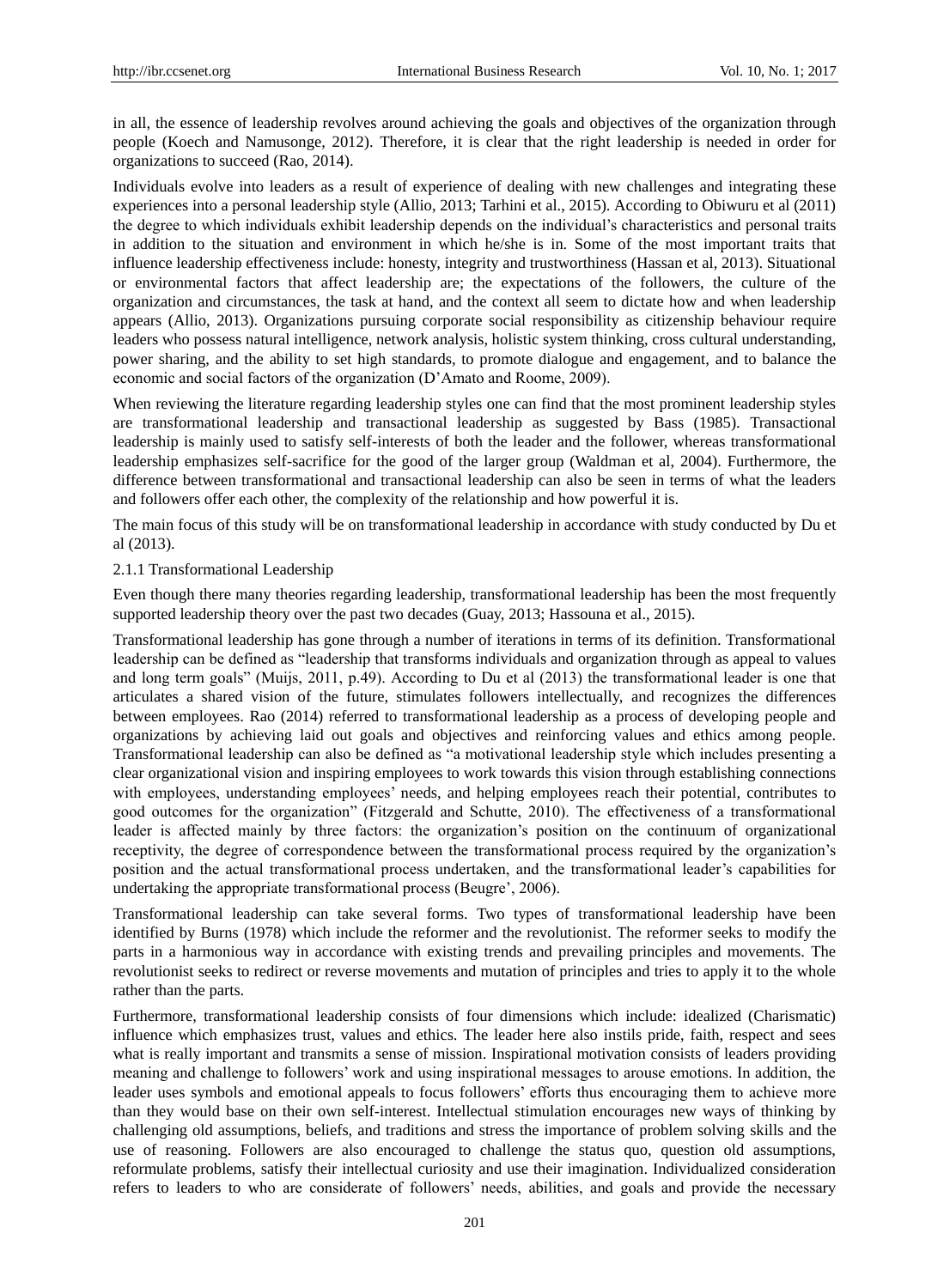coaching and mentoring. The leader also delegates projects in order to stimulate learning experiences (Guay, 2013; Cheung and Wong, 2011).

Idealized influence and inspirational leadership can be seen when a leader envisions a desirable future, provides direction of how to achieve it, sets an example to be followed, sets high performance standards, and shows determination and confidence. Intellectual stimulation is displayed when the leader helps the followers to become more innovative and creative. Individual consideration is displayed when leaders support and coach followers to further their development needs (Erkutlu, 2008).

As a result, transformational leadership is considered the best style for organizations wanting to introduce some sort of change to the organization as the transformational style creates change in the lives of people and organizations by changing and redesigning the perceptions, values, expectation, and aspirations held by employees (Bacha, 2014). In addition, it can lead to longer-term change and more genuine organizational reform by increasing the employees" perception of the importance of organizational goals pursued, transcending employees" own self-interests and driving them to address higher-level needs all in pursuit of what is good for the organization (Muijs, 2011; Guay, 2013).

#### *2.2 Corporate Social Responsibility (CSR)*

The major question facing organizations is what objectives should they pursue, making profits for their owners or making other economic and social contributions to society? (Grbac & Loncaric, 2009; Orozco et al., 2015). Two approaches come into play that can help organizations answer this question. The shareholder approach which refers to an organization's responsibility to increase its profits in order to leverage the economic value of the firm for its shareholders. This approach overlooks social issues and takes a narrow view of human beings" needs and expectations. The stakeholder approach on the other hand states that organizations are not only responsible to their shareholders but should also balance the interests of other stakeholders who can influence and be influenced by organizational activities. This approach ultimately links ethical theory with managerial theory but fails to provide specific objective functions for organizations (Mele, 2008; Wang, 2011). Organizations should establish a balance between the profit achieved and expense made as the firm"s primary obligation should be to maximize its positive influence and minimize the negative effects of it actions by taking the long term needs of society into consideration (Garbac and Loncaric, 2009).

Focusing solely on the objective of increasing corporate wealth is starting to vanish against the broader concept of organizational success as corporations today are more concerned about gaining sustainable growth (Ali et al, 2010). The concept of corporate social responsibility was initiated in 1924 by Sheldon but did not gain major interest until the 1960s and beyond. Since then businesses, society, governments, and academia alike have all taken an interest in this subject (Carroll and Shabana, 2010; Wang, 2011). Corporate social responsibility is based on the idea that business is a part of society and should manage its operations in ways that allows it to co-exist with the various stakeholders in society (Freeman et al, 2004). Corporate social responsibility is considered a response to social pressures, environmental concerns, and stakeholder demands which characterize the dimensions of corporate social responsibility (Crisostomo et al, 2011). Over the years many definitions of corporate social responsibility have been provided but first one must understand the concept of responsibility in order to understand what is meant by a firm"s social responsibility. Responsibility refers to the state of being accountable either legally or ethically for carrying out duties for the care of something or someone (Argandona and Hoivik, 2009). Corporate social responsibility (CSR) can be defined as an organization"s commitment to improve the well-being of society by utilizing the company"s resources and performing discretionary practices (Kotler and Lee, 2005). Filho et al (2010) referred to corporate social responsibility as "a form of management that is defined by the ethical relationship and transparency of the company with all the stakeholders with whom it has a relationship with as well as with the establishment of corporate goals that are compatible with the sustainable development of society, preserving environmental and cultural resources for future generations, respecting diversity and promoting the reduction of social problems" (p.296). The European Commission (2002) defined CSR as a concept whereby companies integrate social and environmental concerns into their business operations and interaction with their stakeholders. Taghian et al. (2015) defined CSR as the activities asked by governing bodies to benefit social and environmental causes that are passed to the organization"s stakeholders. In essence CSR refers to the social or environmental behaviours of the company that transcend beyond the legal requirements of the economy (Kitzmueller, 2010).

Organizations are facing increased pressure to engage in CSR activities however organizations see CSR as a cost and thus are reluctant to adopt it (Buciuniene and Kazleuskaite, 2012). According to Ali et al (2010) organizations should see the amounts spent on CSR as an investment rather than an expense. This is because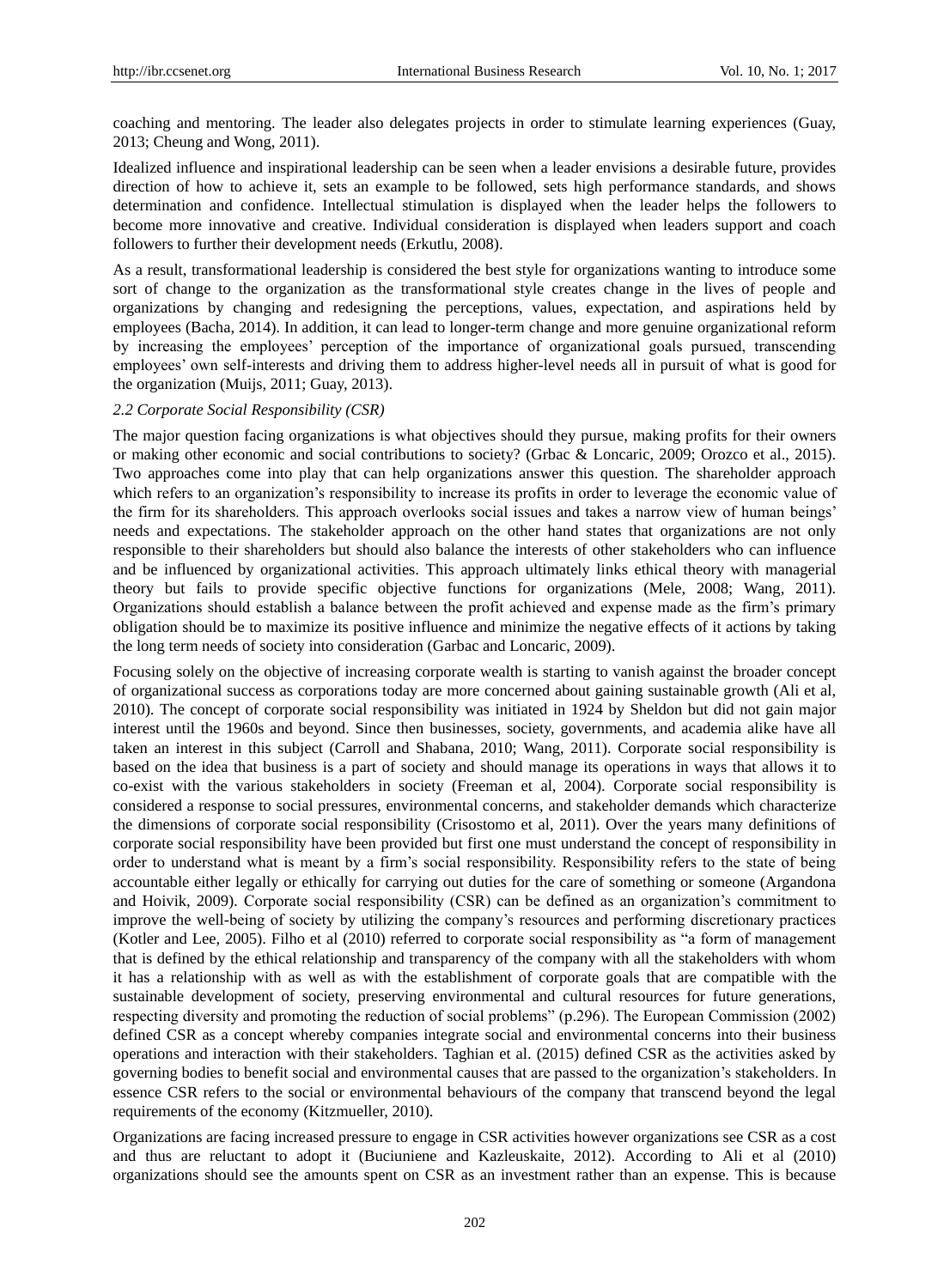CSR provides organizations with many benefits. These benefits include minimum conflict with stakeholders, maximum loyalty from all stakeholders, attainment of competitive advantage, building and sustaining corporate reputation, financial soundness, effectiveness in doing business, quality of products and services, innovativeness, improved company image, the ability to charge premium price for company products, and the ability to attract and retain high quality employees (Morrison-Paul and Siegel, 2006; Mozes et al, 2011; Ali et al, 2010; Buciuniene and Kazleuskaite, 2012; Cegarr-Navarro and Martines-Martines, 2009). In addition, Okwemba et al (2014) reported that CSR is used by organizations as a strategy to save them from unforeseen risks and scandals and possible environmental accidents, to protect their profits, and to have a better relationship with employees based on volunteerism.

Many organizations offer guidelines for measuring aspects of social responsibility such as the EFQM business excellence model, dispositions of the United Nations, the European community green book, and the global reporting initiative guide (Daza, 2009). CSR can also be measured using the KLD index developed by Kinder and Co. (Erhemjamts et al, 2013). For the purpose of this study Carroll"s (1979) model which is comprised of economic responsibility, legal responsibility, ethical responsibility, and philanthropic responsibility will be used as the basis for measuring CSR.

#### 2.2.1 Economic Responsibility

A company"s first responsibility is its economic responsibility. This is due to the fact that organizations that don"t make money fail to and disappear leading to employees losing their jobs. As a result organizations must be profitable in order for them to be good citizens (Scilly, 2014). Economic responsibility refers to the profitability and competitiveness of an organization and its subsequent socioeconomic impact (Wang, 2011). Here organizations produce products and services required by society and sell them for a profit (Jones et al, 2009). However, organizations need to acknowledge that their economic performance is not something they do only for themselves but also for society (Carroll and Shabana, 2010).

In the end economic responsibility is considered the most important responsibility as businesses that are not profitable cannot move on to fulfil their other responsibilities (Smirnova, 2012).

#### 2.2.2 Legal Responsibility

The society in which organizations operate encompasses specific regulations, laws, and standards of behaviour that organizations are expected to follow and respect in all their business activities (Longo et al, 2005; Jourdan & Kivleniece, 2016). Legal responsibility refers to the positive and negative obligations placed by the laws and regulations of society on organizations (Carroll and Shabana, 2010). It includes obeying and respecting the rules, laws, regulations developed by society (Grbac and Loncaric, 2009; Jones et al, 2009).

Obeying all the laws is considered the most important responsibility for firms after economic responsibility according to the theory of CSR (Scilly, 2014). However, laws are not sufficient to address every aspect and scenario required for individual and organizational behaviour (Vives, 2008).

#### 2.2.3 Ethical Responsibility

Economic and legal responsibilities are considered to be a company"s biggest obligation. After meeting these two requirements organizations are free to pursue their ethical responsibilities (Scilly, 2014). Ethical responsibility can be defined as "a corporation"s voluntary actions to promote and pursue social goals that extend beyond their legal responsibilities" (Carroll and Shabana, 2010). It refers to organizations doing what is right, just and fair (Grbac and Loncaric, 2009). By undertaking ethical responsibility organizations transcend economic and legal considerations as they voluntarily try to satisfy certain expectations that are not backed up by regulations but are expectations that society wants businesses to fulfil (Longo et al, 2005). However, knowing what is right or wrong is difficult as ethical standards are not explicit or codified (Smirnova, 2012).

#### 2.2.4 Philanthropic/Discretionary Responsibility

After organizations have met all of their other responsibilities, they can begin to meet their philanthropic responsibilities which involves companies going above and beyond what is required or what the company believes is right (Scilly, 2014).

Philanthropic responsibility is considered to be the highest level of social responsibility and includes a company"s voluntary contributions to society (Grbac and Loncaric, 2009). According to Carroll and Shabana (2010) philanthropic/discretionary responsibility encompasses "those corporate actions that are in response to society's expectations that business be a good citizen, this includes actively engaging in acts or programs to promote human-welfare or goodwill" (p.96). Philanthropic responsibility represents voluntary actions of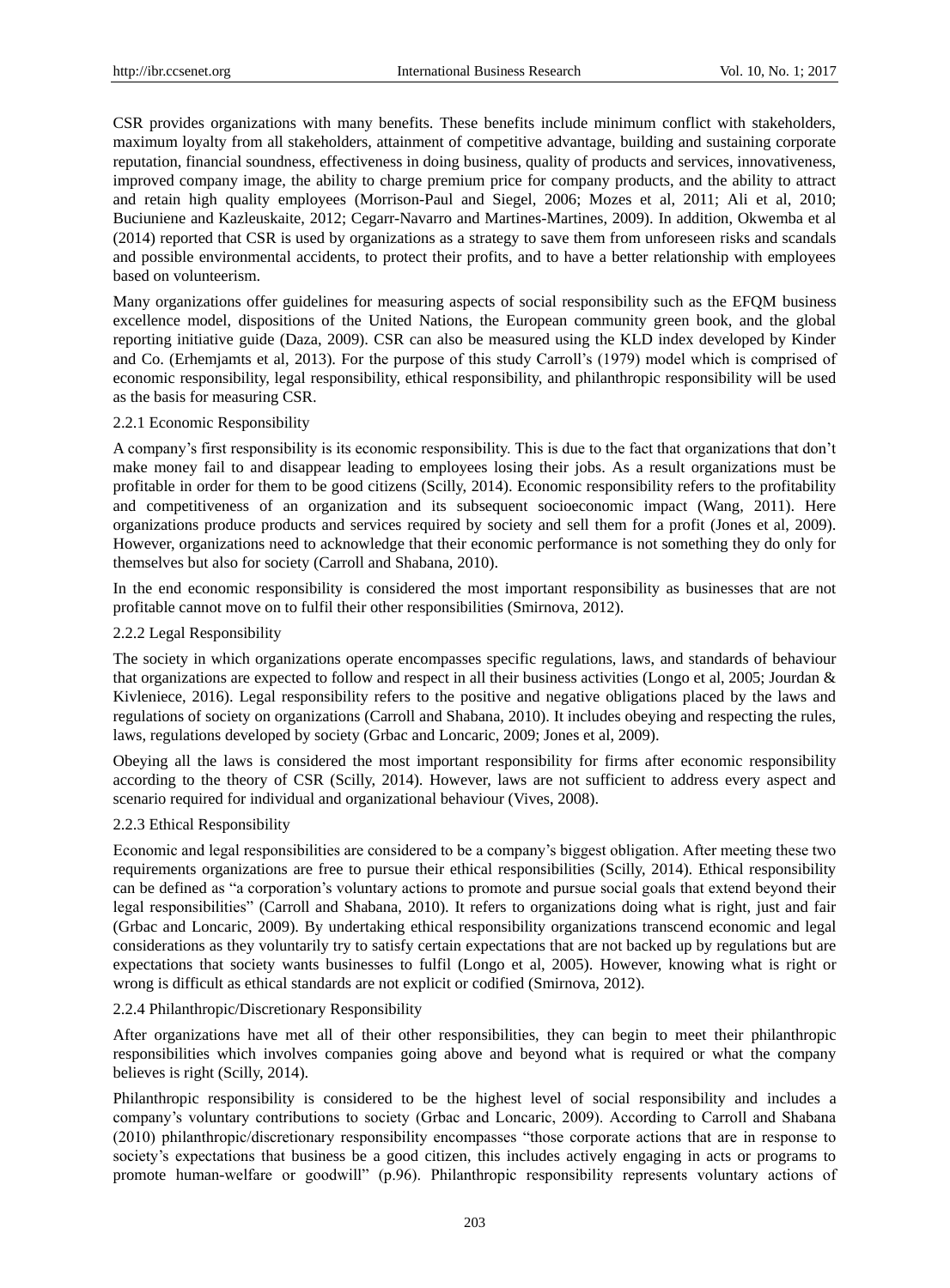organizations such as charity, donations, financial and other contributions that aim to improve the quality of life in the community (Smirnova, 2012). The most prominent philanthropic activity organizations engage in is donation. Organizations usually make donations directed at various causes such education, community improvement, and arts and culture (Seifert et al, 2004).

#### *2.3 Organizational Performance*

Organizations today are trying to adapt to all the changes surrounding them by improving their performance through the competitive advantage they create (Ramezan et al, 2013; Masa'deh et al., 2015). Researchers have always looked at organizational performance as the ultimate dependent variable concerned with almost every area in management. This is because organizational performance allows researchers to evaluate organizations, their actions, and environments and compare them to those of their rivals (Richard et al, 2006; Obeidat, 2016).

Most literature suggests that when it comes to organizational performance, researchers find it difficult to define, conceptualize, and measure this concept (Taghian et al., 2015). Regarding the definition of organizational performance each person tends to have a different conceptualization of performance in general and organizational performance in particular. From a process point of view, performance refers to the transformation of inputs into outputs to achieve specific outcomes. From and economic point of view, performance is the relation between effective cost, realized output, and achieved outcomes (Abu Jarad et al, 2010; Masa'deh et al., 2016). Organizational performance can be defined as the degree to which an organization is able to meet its own needs and the needs of its stakeholders in order to survive (Griffin, 2003). Carton (2004) suggested that organizational performance is the voluntary association of productive assets that lead to the achievement of shared purpose. Another definition of organizational performance refers to it as "the ability to acquire and process properly human, financial, and physical resources to achieve the goals of the organization" (Ramezan et al, 2013).

Regarding the measurement of organizational performance, there is agreement between scholars that having a performance measurement system in place is crucial for organizations as it provides information on the quality of processes performed within an organization, helps in developing strategic plans, and evaluates the fulfilment of organizational objectives (Abu Jarad et al, 2010; Gavrea et al, 2011; Almajali et al., 2016). Traditionally organizations measured their performance using financial measures, however these measures have been criticized as they encouraged short-term view, rewarded short-term or incorrect behaviour, caused management frustration and resistance, lacked strategic focus and the ability to provide data about quality, and failed to provide information about customer requirements and the quality of competitors" performance (Yukl, 2008; Shahin et al, 2014). Given the downfalls of focusing solely on financial measures organizations have moved to adopting other methods for measuring performance. Kaplan and Norton (1992) developed the balanced score card (BSC) as a method to measure performance. This method provides a comprehensive framework for managers that allow them to modify the strategies of their organizations into a set of performance criteria. Tsai and Yen (2008) suggested that organizational performance can be measured using social and innovative performance in addition to financial and market performance. Mitchell (2002) provided four dimensions for measuring organizational performance which include: relevance of the company to stakeholder needs, effectiveness of the company, the efficiency of the company, and the financial viability of the company. Lee (2008) provides another way for measuring organizational performance through stakeholder satisfaction, organizational communication, team collaboration, strategic performance, knowledge management, and organizational growth. Even though the process of measuring organizational performance is already considered to be complex, it is reported that it will likely become even more complex due to changing stakeholder expectations concerning an organization"s economic, social and environmental responsibilities (Hubbard, 2009; Masa'deh et al., 2015).

The performance of organizations is affected by internal and external factors. Internal factors are considered firm specific and include leadership style, organizational culture, job design, and human resource policies. External factors can be the same for all firms, these include market preferences and perceptions, country rules and regulations, and the economy of the country (Chien, 2004; Mirza and Javed, 2013).

In this study the dimensions of financial and non-financial performance will be used to measure organizational performance based on the study conducted by Hernaus et al (2012).

#### 2.3.1 Financial Performance

Organizational performance measurement has become an increasingly important matter in order for organizations to survive under the pressure of world class competition (Skrinjar et al, 2008; Al-Syaidh et al., 2015; Mahadeen et al., 2016). Financial performance refers to "a measure of the change of the financial state of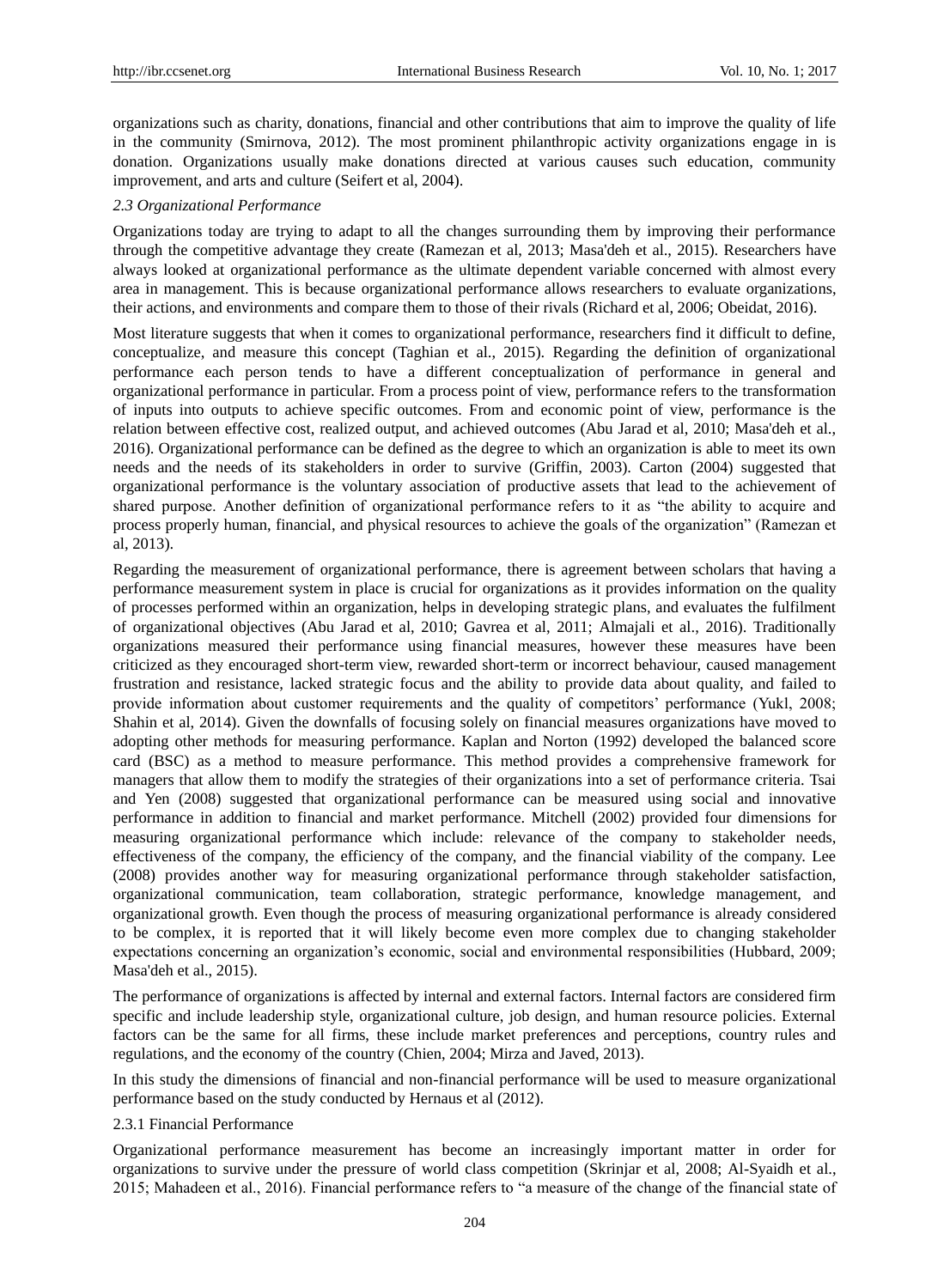an organization, or the financial outcomes that results from management decisions and the execution of those decisions by members of the organization" (Carton, 2004). Thus financial performance is regarded as a direct indicator of a firm"s financial condition from various perspectives (Shi and Yu, 2013; Cegarra-Navarro et al., 2016). Financial measures can be found in financial statements and accompanying notes (Wang et al, 2015). An example of financial measures includes: economic values added, revenue growth, costs, profit margins, cash flow, and net operating income (Rasula et al, 2012; Obeidat et al., 2014). These measures are considered to be more objective compared to non-financial measures which are more subjective in nature (Abu Jarad et al, 2010; Masa'deh et al., 2014).

Prieto and Revilla (2006) stated that numerous factors affect a firm"s financial performance some of these factors are; economic conditions, changing government regulations, technological developments, and changes in the cost of producing and delivering products or services.

Despite its popularity, financial measures of performance are no longer considered adequate means for exercising management control as they encompass many weaknesses such as failing to convey strategies and priorities effectively within an organization (Hernaus et al, 2012). Furthermore, they fail to supply sufficient data to executives to assure continued performance improvement and invention (Wang et al, 2015).

## 2.3.2 Non-financial Performance

By the 1980s it became clear that traditional financial measures of performance were no longer sufficient to manage organizations competing in demanding and competitive markets (Ramezan et al, 2013). This implies that financial measures that emphasize short-term indicators such as profit, turnover, and cash flow are not suitable anymore for measuring organizational performance and as a result non-financial measures have increased in importance (Tseng, 2010; Maqableh et al., 2014).

According to Khan et al (2011) non-financial performance measures focus on achieving long-term success and incorporates factors that lead to improved organizational and financial performance. These non-financial measures include customer satisfaction, internal business process efficiency, innovation, employee satisfaction, and organizational commitment (Abu Jarad et al, 2010; Khan et al, 2011; Al-Sarayrah et al., 2016). In addition, Kaplan and Norton (2001) suggested that non-financial performance measures help managers in various ways. They help them assess the changes that occur in their business environments, determine and evaluate progress towards organizational goals, and affirm achievement of performance.

Figure 1 demonstrates the research"s conceptual framework and the hypothesized relationships between the adopted constructs.



#### Figure 1. The proposed conceptual framework

H1: Transformational leadership will have a direct positive influence on organizational performance

H2: Transformational leadership will have a direct positive influence on corporate social responsibility

H3: Corporate social responsibility will have a direct positive influence on organizational performance

#### **3. Research Methodology**

#### *3.1 Research Design*

This research uses a structural equation modeling (SEM) approach based on AMOS 20.0 to study the causal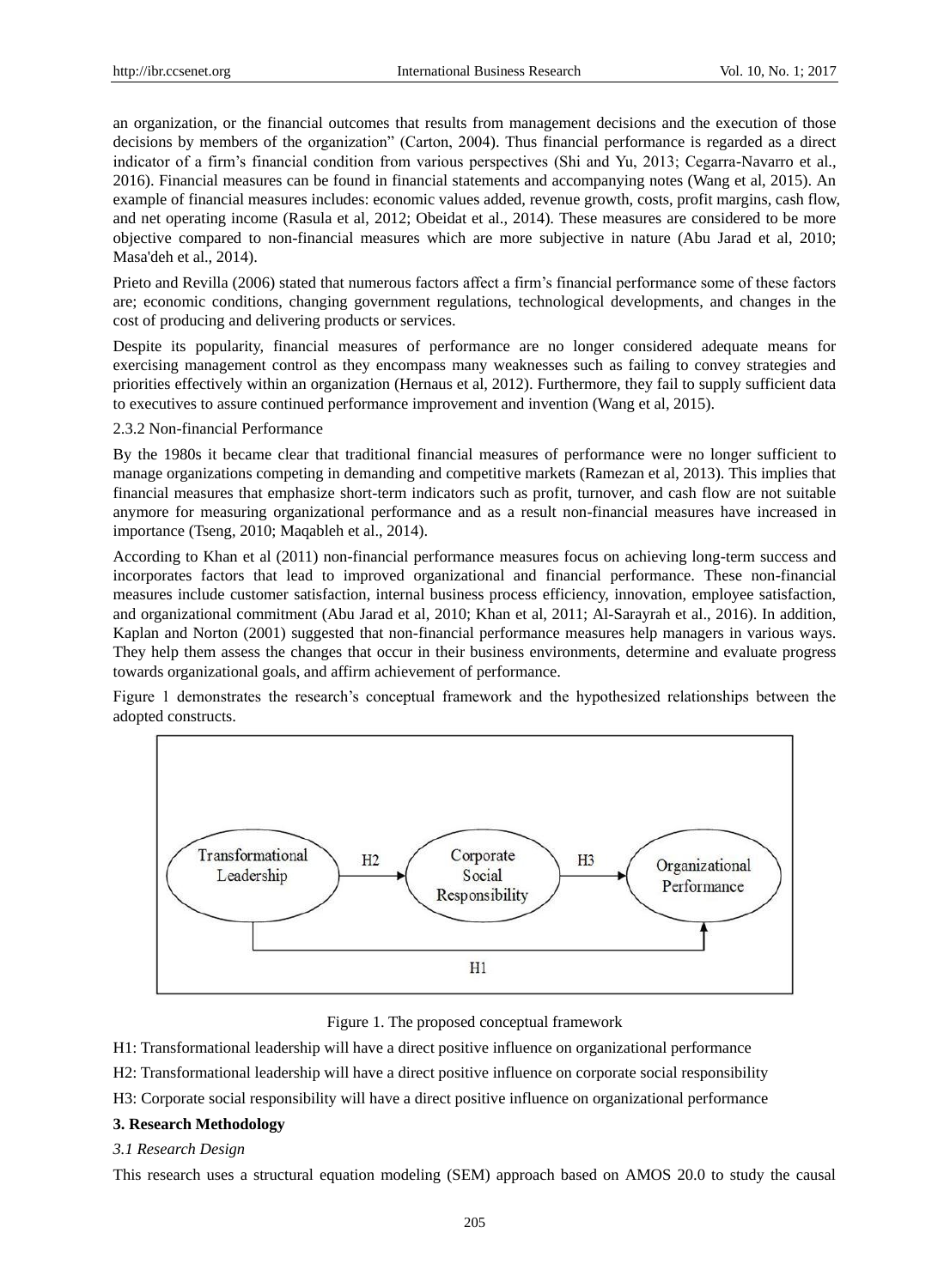relationships and to test the hypotheses between the observed and latent constructs in the proposed research model. SEM can be divided into two sub-models: a measurement model and a structural model. While the measurement model defines relationships between the observed and unobserved variables, the structural model identifies relationships among the unobserved/latent variables by specifying which latent variables directly or indirectly influence changes in other latent variables in the model (Byrne, 2001; Hair et al., 2010). Furthermore, the structural equation modeling process consisted of two components: validating the measurement model and fitting the structural model. While the former is accomplished through confirmatory factor analysis, the latter was accomplished by path analysis with latent variables (Kline, 2005). Using a two-step approach assures that only the constructs retained from the survey that have good measures (validity and reliability) will be used in the structural model (Hair et al., 2010).

| Table 1. Constructs and measurement items |
|-------------------------------------------|
|-------------------------------------------|

| Construct            | <b>Measurement</b> Items                                                                          |
|----------------------|---------------------------------------------------------------------------------------------------|
| Transformational     | TL1: Seek differing perspectives when solving problems.                                           |
| Leadership           | TL2: Get others to look at problems from many different angles.                                   |
| (TL)                 | TL3: Suggest new ways of looking at how to complete assignments.                                  |
|                      | TL4: Talk about their most important values and beliefs.                                          |
|                      | TL5: Specify the importance of having a strong sense of purpose.                                  |
|                      | TL6: Consider the moral and ethical consequences of decisions.                                    |
|                      | TL7: Emphasize the importance of having a collective sense of mission.                            |
|                      | TL8: Talk optimistically about the future.                                                        |
|                      | TL9: Talk enthusiastically about what needs to be accomplished.                                   |
|                      | TL10: Articulate a compelling vision of the future.                                               |
|                      | TL11: Express confidence that goals will be achieved.                                             |
|                      | TL12: Instil pride in others for being associated with them.                                      |
|                      | TL13: Go beyond self-interest for the good of the group.                                          |
|                      | TL14: Act in ways that build others' respect for me.                                              |
|                      | TL15: Display a sense of power and confidence.                                                    |
| Economic             | ER1: Companies should be bound to achieve maximum profitability.                                  |
| Responsibility       | ER2: Companies should conduct business just for profit.                                           |
| (ER)                 | ER3: Companies should work only for the shareholders' interests.                                  |
|                      | ER4: Companies should always improve economic performance.                                        |
|                      | ER5: Companies should take profitability as the only measure of effectiveness.                    |
|                      | ER6: Companies should take profit as the company's only concern.                                  |
| Legal Responsibility | LR1: Companies should be only allowed to do what is explicitly permitted by law.                  |
| (LR)                 | LR2: Companies should always submit to the newest legal principles as soon as possible.           |
|                      | LR3: Companies should not necessarily obey the law at all costs.                                  |
|                      | LR4: Companies should obey the law and regulations in all circumstances.                          |
|                      | LR5: Companies should always conduct business in line with legal principles.                      |
| Ethical<br>and       | PR1: Companies should first meet all ethical business principles and then think of profit growth. |
| Discretionary        | PR2: Companies should define ethical standards and be faithful to them at all times.              |
| (Philanthropic)      | PR3: Companies should check every business decision in light of ethical standards.                |
| Responsibility       | PR4: Companies should consider people, society, and nature before profit.                         |
| (PR)                 | PR5: Companies should conduct ethical business despite being less economically efficient.         |
|                      | PR6: Companies should consider moral standards on account of profit.                              |
|                      | PR7: Companies should play a crucial role in projects aimed at quality of life improvement.       |
|                      | PR8: Companies should reinforce their voluntary activities for society welfare.                   |
|                      | PR9: Companies should have a clear politics for solving urgent social and societal problems.      |
|                      | PR10: Companies should offer job opportunities for vulnerable groups.                             |
|                      | PR11: Companies should actively seek to reduce unemployment.                                      |
| Financial            | FP1: Profitability of the firm increases faster compared to industry average.                     |
| Performance (FP)     | FP2: Return on assets (ROA) of the firm is significantly higher than industry average.            |
|                      | FP3: Value added per employee is significantly higher than industry average.                      |
| Non-Financial        | NP1: We retain existing clients and manage to attract new ones.                                   |
| Performance          | NP2: The number of customer complaints within the last period has increased strongly.             |
| (NP)                 | NP3: Reputation of our company in eyes of the customers has improved.                             |
|                      | NP4: We consider our relations with suppliers to be excellent because we maintain genuine         |
|                      | partnerships with them.                                                                           |
|                      | NP5: There is a mutual trust between our company and our suppliers.                               |
|                      | NP6: Quality of our products is well above the industry average.                                  |

The basis for data collection and analysis is a field study in which respondents answered all items on a five point Likert-scales ranging from 1 (strongly disagree) to 5 (strongly agree). Furthermore, elements used to consider each of the constructs were primarily obtained from prior research. These elements provided a valued source for data gathering and measurement as their reliability and validity have been verified through previous research and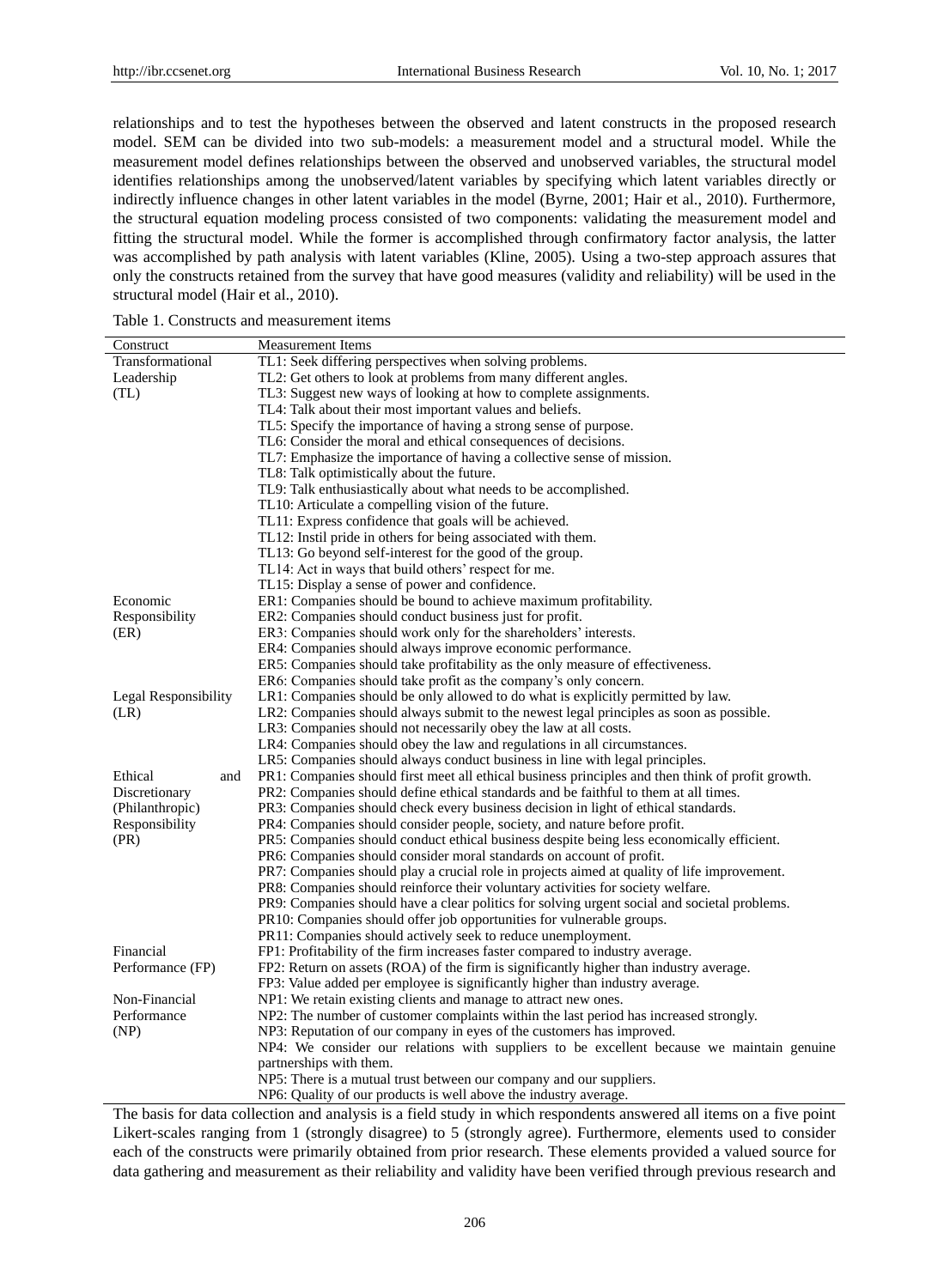peer reviews. Transformational leadership construct and its corresponding items were adapted from knowledge management assessment instrument by Liebowitz (2004), De Vries et al. (2006); and validated by Mehrabani and Shajari (2012). Corporate social responsibility constructs and their corresponding items (i.e. economic responsibility, legal responsibility, and ethical and discretionary responsibility) were derived from Becerra-Fernandez and Sabherwal (2001), Lee and Choi (2003), Wasko and Faraj (2005), Chiu et al. (2006); and validated by Chang et al. (2012). Organizational performance constructs and their corresponding items (i.e. financial performance, and non-financial performance) were adapted from Tseng and Huang (2011). Table 1 shows the measured constructs and the items measuring each construct.

#### *3.2 Sample and Procedure*

A survey questionnaire was used to gather data for hypotheses testing from the Pharmaceutical companies in Jordan. Before implementing the survey, the instrument was reviewed by four employees at four different pharmaceutical companies in order to identify problems with wording, content, and question ambiguity. Some minor edits were introduced and some changes were made based on their suggestions. The population of this study consists of all employees at all the managerial levels working at the thirteen pharmaceutical companies located in Jordan, which counts of more than 2500 according to their human resource units. The sample size of this study was determined based on the rules of thumb for using SEM within AMOS 20.0 in order to obtain reliable and valid results. Kline (2010) suggested that a sample of 200 or larger is suitable for a complicated path model. Furthermore, taking into account the complexity of the model which considers the number of constructs and variables within the model and after eliminating the incomplete surveys, our sample size (217) meets the recommended guidelines of Kline (2010), Krejcie and Morgan (1970) and Pallant (2005). The demographic data of the respondents are reported in Table 2.

| Category                | Frequency | Percentage % |
|-------------------------|-----------|--------------|
| Gender                  |           |              |
| Male                    | 359       | 58.9         |
| Female                  | 251       | 41.1         |
| Total                   | 610       | 100          |
| Age                     |           |              |
| 20 years- less than 30  | 104       | 17           |
| 30 years - less than 40 | 302       | 49.5         |
| 40 years - less than 50 | 156       | 25.6         |
| 50 years and above      | 48        | 7.9          |
| Total                   | 610       | 100          |
| Years of Experience     |           |              |
| 5 years and less        | 61        | 10           |
| 5 years - less than 10  | 311       | 51           |
| 10 years - less than 15 | 185       | 30.3         |
| 15 years and above      | 53        | 8.7          |
| Total                   | 610       | 100          |

Table 2. Demographic Data for respondents

As shown in Table 2, the demographic profile of the respondents for this study revealed that the sample consisted of more males, most of them experienced, 83% of them are more than 30 years old.

#### **4. Research Results**

#### *4.1 Descriptive Statistics*

All the 46 items were tested for their means, standard deviations, skewness, and kurtosis. The descriptive statistics presented below in Table 3 indicate a positive disposition towards the items. While the standard deviation (SD) values ranged from 0.71109 to 1.13895, these values indicate a narrow spread around the mean. Also, the mean values of all items were greater than the midpoint (2.5) and ranged from 2.1131 (TL3) to 4.2836 (TL12). However, after careful assessment by using skewness and kurtosis, the data were found to be normally distributed. Indeed, skewness and kurtosis were normally distributed since most of the values were inside the adequate ranges for normality (i.e. -1.0 to +1.0) for skewness, and less than 10 for kurtosis (Kline, 2010). Furthermore, the ordering of the items in terms of their means values, and their ranks based on three ranges (i.e. 1– 2.33 low; 2.34 – 3.67 medium; and 3.68 – 5 high) are provided.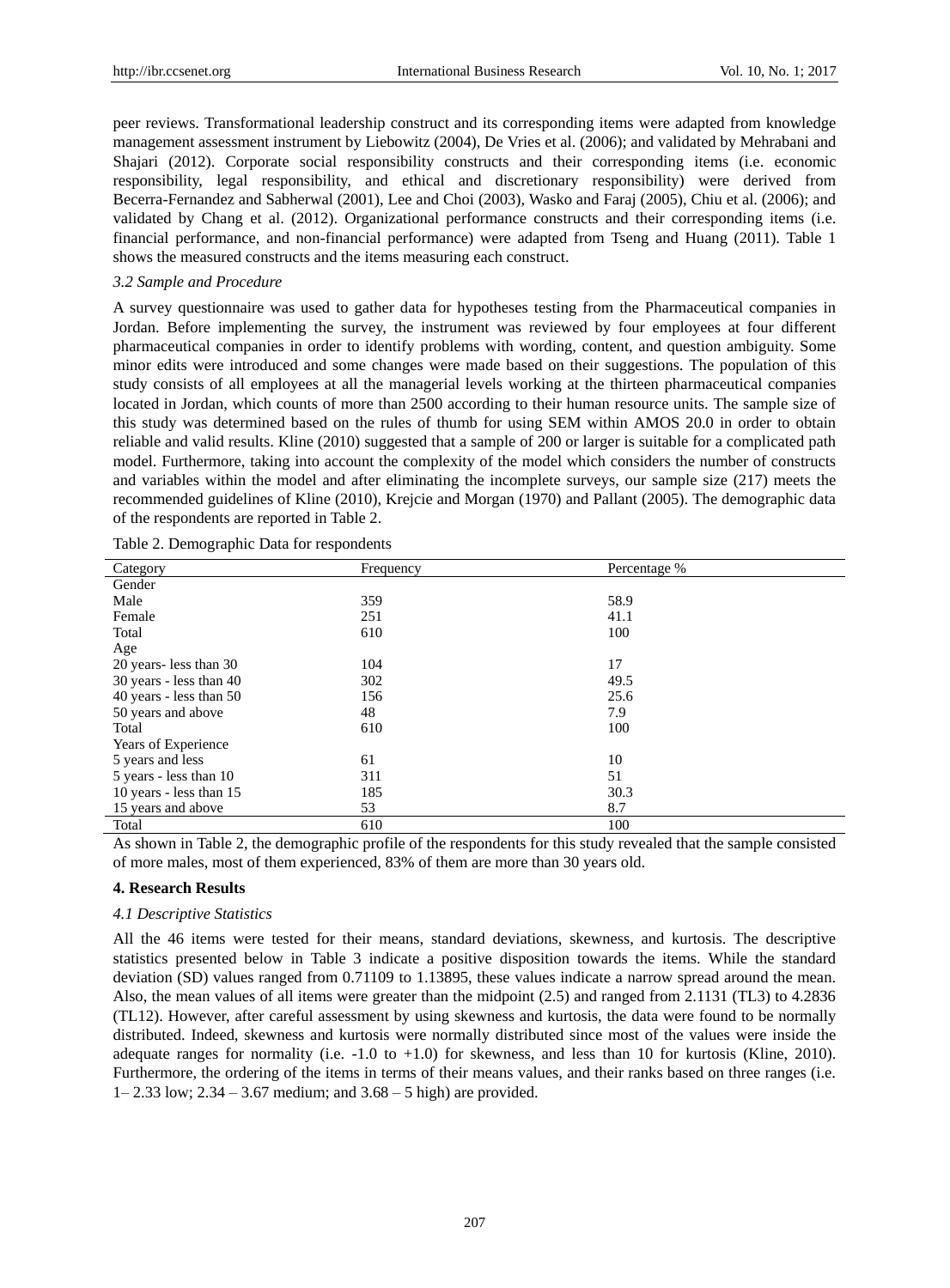| Construct/Items                | Mean  | S.D    | Order                    | Rank   | <b>Skewness</b> | Kurtosis |
|--------------------------------|-------|--------|--------------------------|--------|-----------------|----------|
| Transformational               |       |        |                          |        |                 |          |
| Leadership                     | 4.033 | 1.070  | $\overline{\mathbf{4}}$  | High   | $-1.050$        | 0.572    |
| TL1:                           | 4.085 | 1.053  | $\overline{c}$           | High   | $-1.237$        | 1.111    |
| TL2:                           | 2.113 | 1.031  | 15                       | Low    | 1.062           | 0.946    |
| TL3:                           | 4.018 | 1.086  | 5                        | High   | $-1.107$        | 0.699    |
| TL4:                           | 3.869 | 1.106  | 10                       | High   | $-0.826$        | 0.091    |
| TL5:                           | 2.492 |        | 12                       |        | 0.950           | 0.713    |
|                                |       | 1.027  |                          | Medium |                 |          |
| TL6:                           | 3.947 | 1.068  | 7                        | High   | $-0.991$        | 0.495    |
| TL7:                           | 4.007 | 1.044  | 6                        | High   | $-1.038$        | 0.683    |
| TL8:                           | 3.938 | 1.085  | $8\,$                    | High   | $-0.966$        | 0.425    |
| TL9:                           | 3.738 | 1.027  | 11                       | High   | $-0.517$        | $-0.133$ |
| TL10:                          | 4.07  | 1.082  | 3                        | High   | $-1.151$        | 0.705    |
| <b>TL11:</b>                   | 4.283 | 0.711  | $\mathbf{1}$             | High   | $-0.472$        | $-0.932$ |
| TL12:                          | 2.362 | 1.040  | 13                       | Medium | 0.954           | 0.662    |
| TL13:                          | 3.921 | 1.130  | 9                        | High   | $-0.919$        | 0.161    |
| TL14:                          | 2.175 | 1.021  | 14                       | Low    | 0.964           | 0.769    |
| TL15:                          |       |        |                          |        |                 |          |
|                                |       |        |                          |        |                 |          |
| <b>Economic Responsibility</b> |       |        |                          |        |                 |          |
| ER1:                           |       |        |                          |        |                 |          |
| ER2:                           | 4.064 | 1.098  | $\mathbf{1}$             | High   | $-1.261$        | 1.028    |
| ER3:                           | 2.487 | 1.043  | 6                        | Medium | 0.953           | 0.673    |
| ER4:                           | 2.503 | 1.018  |                          | Medium | 0.954           | 0.736    |
| ER5:                           | 4.052 | 1.139  | $\frac{5}{2}$            | High   | $-1.004$        | 0.176    |
| ER6:                           | 3.903 | 1.045  |                          | High   | $-0.827$        | 0.225    |
|                                | 3.826 | 1.076  | 4                        | High   | $-0.783$        | 0.162    |
| <b>Legal Responsibility</b>    |       |        |                          |        |                 |          |
|                                | 4.052 |        |                          |        |                 |          |
| LR1:                           |       | 1.133  | 3                        | High   | $-1.128$        | 0.515    |
| $LR2$ :                        | 2.893 | 1.004  | $\overline{\mathcal{L}}$ | Medium | $-0.896$        | 0.207    |
| LR3:                           | 4.070 | 1.126  | $\overline{c}$           | High   | $-1.157$        | 0.592    |
| LR4:                           | 4.079 | 1.093  | $\,1$                    | High   | $-1.215$        | 0.827    |
| LR5:                           | 2.498 | 0.919  | 5                        | Medium | $-1.282$        | 0.950    |
| Ethical<br>&<br>Discretionary  |       |        |                          |        |                 |          |
| Responsibility                 |       |        |                          |        |                 |          |
| PR <sub>1</sub> :              | 3.239 | 1.037  | 3                        | Medium | 0.926           | 0.709    |
| PR2:                           | 3.992 | 1.062  | $\mathbf{1}$             | High   | $-1.064$        | 0.646    |
| PR3:                           | 3.982 | 1.111  | $\overline{c}$           | High   | $-1.036$        | 0.455    |
|                                |       |        | $\overline{4}$           |        |                 |          |
| PR4:                           | 3.182 | 1.097  |                          | Medium | 0.983           | 0.542    |
| PR5:                           | 2.419 | 1.051  | 11                       | Medium | 1.042           | 0.858    |
| PR6:                           | 2.488 | 1.108  | 10                       | Medium | 0.938           | 0.383    |
| PR7:                           | 3.136 | 1.007  | 8                        | Medium | 0.934           | 0.803    |
| PR8:                           | 3.160 | 1.014  | $\boldsymbol{6}$         | Medium | 0.942           | 0.770    |
| PR9:                           | 3.164 | 1.005  | 5                        | Medium | 0.805           | 0.417    |
| PR10:                          | 2.509 | 1.015  | 9                        | Medium | 0.838           | 0.502    |
| PR11:                          | 3.155 | 1.049  | $\boldsymbol{7}$         | Medium | 0.935           | 0.582    |
| <b>Financial Performance</b>   |       |        |                          |        |                 |          |
| FP1:                           | 4.015 | 1.0804 |                          | High   | $-1.119$        | 0.759    |
|                                |       |        | $\mathbf{1}$             |        |                 |          |
| FP2:                           | 3.902 | 1.089  | $\overline{c}$           | High   | $-0.922$        | 0.347    |
| FP3:                           | 3.650 | 1.049  | 3                        | Medium | $-0.639$        | 0.229    |
| Non-Financial Performance      |       |        |                          |        |                 |          |
| NP1:                           | 4.111 | 1.075  |                          | High   | $-1.272$        | 1.100    |
| NP2:                           | 3.160 | 1.042  | $rac{2}{5}$              | Medium | 0.887           | 0.489    |
| NP3:                           | 3.959 | 1.095  | 3                        | High   | $-1.033$        | 0.546    |
| NP4:                           | 4.175 | 0.773  | 1                        | High   | $-0.313$        | $-1.268$ |
| NP5:                           | 2.993 | 1.086  | 6                        | Medium | $-1.091$        | 0.664    |
| NP6:                           | 3.939 | 1.086  | $\overline{\mathcal{L}}$ | High   | $-0.959$        | 0.409    |
|                                |       |        |                          |        |                 |          |

Table 3. Mean, Standard Deviation of Scale Items

Table 4 shows different types of goodness of fit indices in assessing this study initial specified model. It demonstrates that the research constructs fit the data according to the absolute, incremental, and parsimonious model fit measures, comprising chi-square per degree of freedom ratio  $(x \nmid d)$ , Incremental Fit Index (IFI), Tucker- Lewis Index (TLI), Comparative Fit Index (CFI), and Root Mean Square Error of Approximation (RMSEA). The researchers examined the standardized regression weights for the research"s indicators and found that all indicators had a high loading towards the latent variables. Moreover, since all of these items met the minimum recommended value of factor loadings of 0.50; and RMSEA less than 0.10 (Newkirk and Lederer, 2006; Hair et al., 2010; Kline, 2010), they were all included for further analysis, except TL3, TL6, TL15, LR2,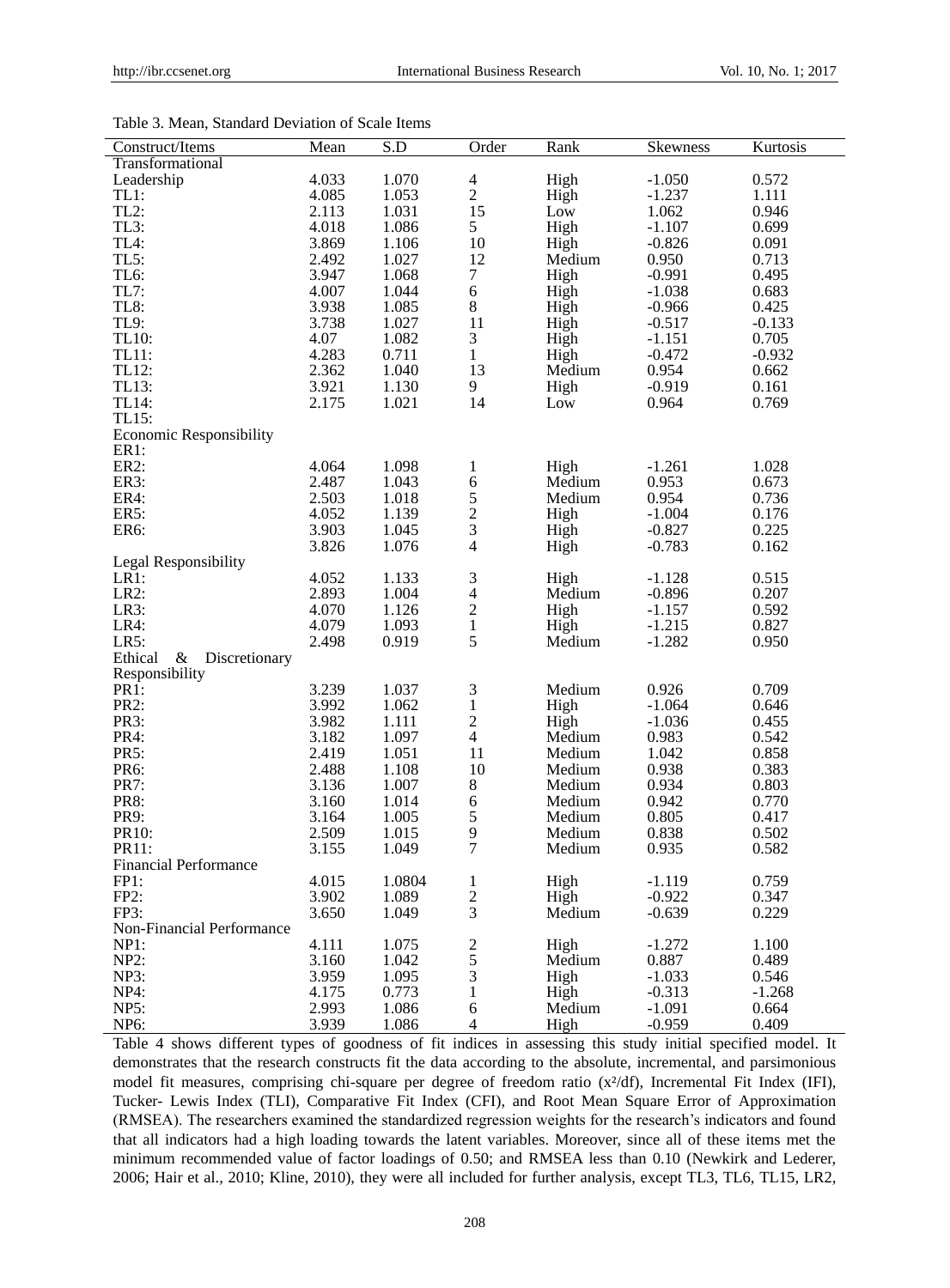LR5, PR5, PR6, PR10 and NP5 which has a loading of 0.411, 0.398, 0.298, 0.391, 0.369, 0.377, 0.345, 0.349, and 0.406 respectively, thus excluded from further analysis. Therefore, the measurement model showed a better fit to the data (as shown in Table 4). For instance, x  $3d$ f was 1.562, the IFI = 0.86, TLI = 0.85, CFI = 0.86; and RMSEA 0.028 indicated better fit to the data considering all loading items.

| Table 4. Measurement Model Fit Indices. |
|-----------------------------------------|
|-----------------------------------------|

| Model                                              | $\boldsymbol{X}^2$ | df    | p           | x <sup><i>i</i>df</sup> | IFI  | TLI      | <b>CFI</b>  | <b>RMSEA</b>         |
|----------------------------------------------------|--------------------|-------|-------------|-------------------------|------|----------|-------------|----------------------|
| <b>Initial Model</b>                               | 1749.304           | 974   | 0.000       | 1.796                   | 0.86 | 0.85     | 0.86        | 0.031                |
| Final Model                                        | 984.060            | 630   | 0.000       | 1.562                   | 0.85 | 0.84     | 0.85        | 0.028                |
| Table 5. Properties of the Final Measurement Model |                    |       |             |                         |      |          |             |                      |
| Constructs and                                     | Std.               | Std.  | Square      | Error                   |      | Cronbach | Composite   | $\operatorname{AVE}$ |
| Indicators                                         | Loading            | Error | Multiple    | Variance                |      | Alpha    | Reliability |                      |
|                                                    |                    |       | Correlation |                         |      |          |             |                      |
| Transformational                                   |                    |       |             |                         |      | 0.914    | 0.95        | 0.54                 |
|                                                    |                    |       |             |                         |      |          |             |                      |
| Leadership                                         |                    | ***   |             |                         |      |          |             |                      |
| TR1                                                | 0.679              |       | 0.443       | 0.243                   |      |          |             |                      |
| TR <sub>2</sub>                                    | 0.633              | 0.126 | 0.524       | 0.265                   |      |          |             |                      |
| TR4                                                | 0.601              | 0.113 | 0.514       | 0.214                   |      |          |             |                      |
| TR5                                                | 0.611              | 0.098 | 0.401       | 0.301                   |      |          |             |                      |
| TR7                                                | 0.576              | 0.092 | 0.445       | 0.215                   |      |          |             |                      |
| TR8                                                | 0.571              | 0.099 | 0.435       | 0.223                   |      |          |             |                      |
| TR9                                                | 0.537              | 0.087 | 0.459       | 0.252                   |      |          |             |                      |
| <b>TR10</b>                                        | 0.691              | 0.092 | 0.444       | 0.102                   |      |          |             |                      |
| <b>TR11</b>                                        | 0.701              | 0.094 | 0.487       | 0.108                   |      |          |             |                      |
| <b>TR12</b>                                        | 0.665              | 0.089 | 0.501       | 0.210                   |      |          |             |                      |
| <b>TR13</b>                                        | 0.642              | 0.103 | 0.520       | 0.249                   |      |          |             |                      |
| <b>TR14</b>                                        | 0.618              | 0.111 | 0.512       | 0.239                   |      |          |             |                      |
| Economic                                           |                    |       |             |                         |      | 0.856    | 0.91        | 0.64                 |
| Responsibility                                     |                    |       |             |                         |      |          |             |                      |
| ER1                                                | 0.801              | ***   | 0.398       | 0.310                   |      |          |             |                      |
| ER <sub>2</sub>                                    | 0.721              | 0.079 | 0.402       | 0.301                   |      |          |             |                      |
| ER3                                                | 0.641              | 0.081 | 0.406       | 0.239                   |      |          |             |                      |
| ER4                                                | 0.647              | 0.090 | 0.424       | 0.264                   |      |          |             |                      |
| ER <sub>5</sub>                                    | 0.726              | 0.093 | 0.425       | 0.276                   |      |          |             |                      |
| ER6                                                | 0.654              |       |             | 0.277                   |      |          |             |                      |
|                                                    |                    | 0.079 | 0.413       |                         |      |          |             |                      |
| Legal                                              |                    |       |             |                         |      | 0.882    | 0.87        | 0.69                 |
| Responsibility                                     |                    | ***   |             |                         |      |          |             |                      |
| LR1                                                | 0.711              |       | 0.276       | 0.224                   |      |          |             |                      |
| LR3                                                | 0.702              | 0.076 | 0.289       | 0.212                   |      |          |             |                      |
| LR4                                                | 0.668              | 0.072 | 0.292       | 0.218                   |      |          |             |                      |
| Ethical<br>and                                     |                    |       |             |                         |      | 0.879    | 0.96        | 0.71                 |
| Discretionary                                      |                    |       |             |                         |      |          |             |                      |
| (Philanthropic)                                    |                    |       |             |                         |      |          |             |                      |
| Responsibility                                     |                    |       |             |                         |      |          |             |                      |
| PR1                                                | 0.812              | ***   | 0.357       | 0.221                   |      |          |             |                      |
| PR <sub>2</sub>                                    | 0.802              | 0.094 | 0.390       | 0.211                   |      |          |             |                      |
| PR3                                                | 0.559              | 0.092 | 0.378       | 0.124                   |      |          |             |                      |
| PR4                                                | 0.571              | 0.079 | 0.412       | 0.119                   |      |          |             |                      |
| PR7                                                | 0.787              | 0.081 | 0.426       | 0.219                   |      |          |             |                      |
| PR8                                                | 0.613              | 0.090 | 0.431       | 0.156                   |      |          |             |                      |
| PR9                                                | 0.622              | 0.083 | 0.485       | 0.121                   |      |          |             |                      |
| <b>PR11</b>                                        | 0.636              | 0.081 | 0.466       | 0.141                   |      |          |             |                      |
| Financial                                          |                    |       |             |                         |      | 0.923    | 0.85        | 0.67                 |
| Performance                                        |                    |       |             |                         |      |          |             |                      |
| FP1                                                | 0.746              | ***   | 0.422       | 0.267                   |      |          |             |                      |
| FP <sub>2</sub>                                    | 0.693              | 0.097 | 0.454       | 0.244                   |      |          |             |                      |
| FP3                                                | 0.626              | 0.089 | 0.451       | 0.223                   |      |          |             |                      |
| Non-Financial                                      |                    |       |             |                         |      | 0.913    | 0.89        | 0.60                 |
| Performance                                        |                    |       |             |                         |      |          |             |                      |
|                                                    |                    | ***   |             |                         |      |          |             |                      |
| NP1                                                | 0.802              |       | 0.401       | 0.287                   |      |          |             |                      |
| NP <sub>2</sub>                                    | 0.761              | 0.093 | 0.389       | 0.273                   |      |          |             |                      |
| NP3                                                | 0.555              | 0.099 | 0.376       | 0.212                   |      |          |             |                      |
| $\mathrm{NP}4$                                     | 0.521              | 0.095 | 0.422       | 0.223                   |      |          |             |                      |
| NP <sub>6</sub>                                    | 0.545              | 0.089 | 0.397       | 0.237                   |      |          |             |                      |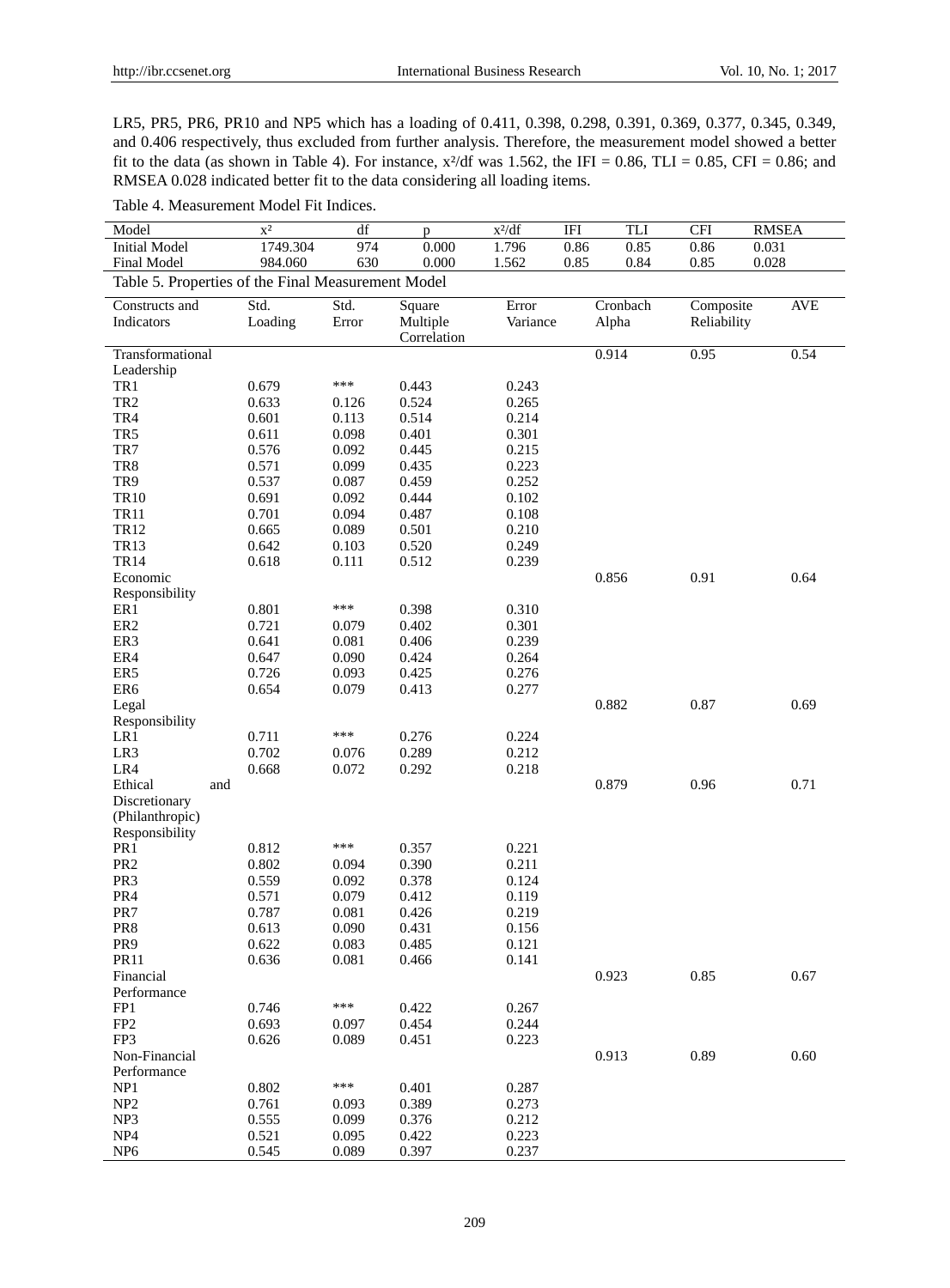## *4.2 Measurement Model*

Confirmatory factor analysis (CFA) was conducted to check the properties of the instrument items. Indeed, prior to analyzing the structural model, a CFA based on AMOS 20.0 was conducted to first consider the measurement model fit and then assess the reliability, convergent validity and discriminant validity of the constructs (Arbuckle, 2009). The outcomes of the measurement model are presented in Table 5, which encapsulates the standardized factor loadings, measures of reliabilities and validity for the final measurement model.

## 4.2.1 Unidimensionality

Unidimensionality is the extent to which the study indicators deviate from their latent variable. An examination of the unidimensionality of the research constructs is essential and is an important prerequisite for establishing construct reliability and validity analysis (Chou et al., 2007). Moreover, in line with Byrne (2001), this research assessed unidimensionality using the factor loading of items of their respective constructs. Table 5 shows solid evidence for the unidimensionality of all the constructs that were specified in the measurement model. All loadings were above 0.50, except TL3, TL6, TL15, LR2, LR5, PR5, PR6, PR10 and NP5, which is the criterion value recommended by Newkirk and Lederer (2006). These loadings confirmed that 37 items were loaded satisfactory on their constructs.

#### 4.2.2 Reliability

Reliability analysis is related to the assessment of the degree of consistency between multiple measurements of a variable, and could be measured by Cronbach alpha coefficient and composite reliability (Hair et al., 2010). Some scholars (e.g. Bagozzi and Yi, 1988) suggested that the values of all indicators or dimensional scales should be above the recommended value of 0.60. Table 5 indicates that all Cronbach Alpha values for the eight variables exceeded the recommended value of 0.60 (Bagozzi and Yi, 1988) demonstrating that the instrument is reliable. Furthermore, as shown in Table 5, composite reliability values ranged from 0.85 to 0.96, and were all greater than the recommended value of more than 0.60 (Bagozzi and Yi, 1988) or greater than 0.70 as suggested by Holmes-Smith (2001). Consequently, according to the above two tests, all the research constructs in this study are considered reliable.

As shown in Table 5, since the measurement model has a good fit; convergent validity and discriminant validity can now be assessed in order to evaluate if the psychometric properties of the measurement model are adequate.

#### 4.2.3 Content, Convergent, and Discriminant Validity

Although reliability is considered to be a necessary condition of the test of goodness of the measure used in research, it is not sufficient (Creswell, 2009; Sekaran, 2003; Sekaran and Bougie, 2013). Thus validity is another condition used to measure the goodness of a measure. Validity refers to which an instrument measures is expected to measure or what the researcher wishes to measure (Blumberg, et al., 2005). Indeed, the items selected to measure the six variables were validated and reused from previous research. Therefore, the researchers relied upon enhancing the validity of the scale was to benefit from a pre-used scale that is developed from other researchers. In addition, the questionnaire items were reviewed by four instructors of the Business Faculty at the University of Jordan. The feedback from the chosen group for the pre-test contributed to enhanced content validity of the instrument. Moreover, in order to enhance the content validity of the instrument, seven academics were asked to give their feedback about the questionnaire, thus confirming that the knowledge presented in the content of each question was relevant to the studied topic.

Furthermore, as convergent validity test is necessary in the measurement model to determine if the indicators in a scale load together on a single construct; discriminant validity test is another main one to verify if the items developed to measure different constructs are actually evaluating those constructs (Gefen et al., 2000). As shown in Table 5, all items were significant and had loadings more than 0.50 on their underlying constructs. Moreover, the standard error for the items ranged from 0.072 to 0.126 and all the item loadings were more than twice their standard error. Discriminant validity was considered using several tests. First, it could be examined in the measurement model by investigating the shared average variance extracted (AVE) by the latent constructs. The correlations among the research constructs could be used to assess discriminant validity by examining if there were any extreme large correlations among them which would imply that the model has a problem of discriminant validity. If the AVE for each construct exceeds the square correlation between that construct and any other constructs then discriminant validity is occurred (Fronell and Larcker, 1981). As shown in Table 5, this study showed that the AVEs of all the constructs were above the suggested level of 0.50, implying that all the constructs that ranged from 0.54 to 0.71 were responsible for more than 50 percent of the variance in their respected measurement items, which met the recommendation that AVE values should be at least 0.50 for each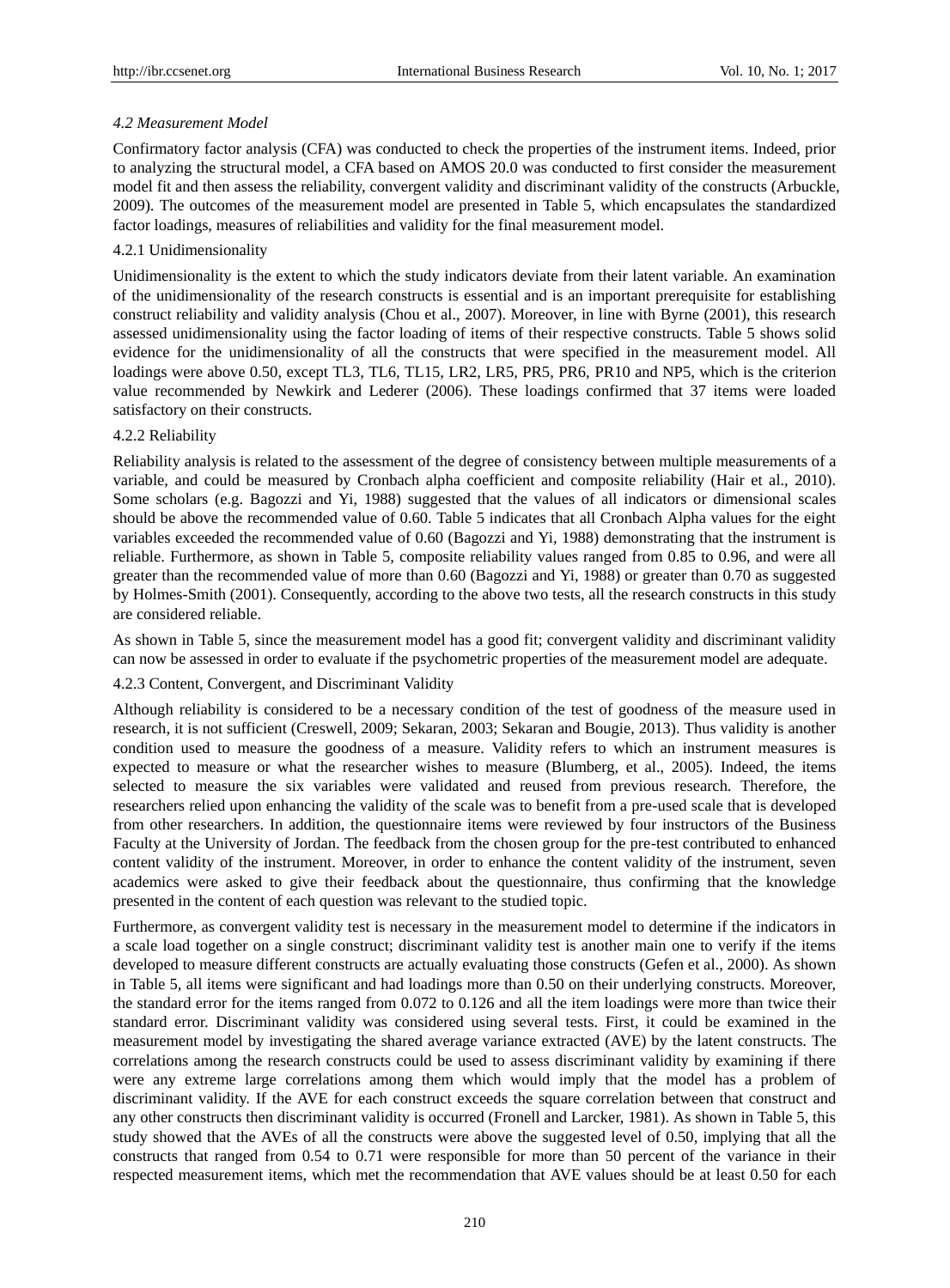construct (Bagozzi and Yi, 1988; Holmes- Smith, 2001). Furthermore, as shown in Table 6, discriminant validity was confirmed as the AVE values were more than the squared correlations for each set of constructs. Thus, the measures significantly discriminate between the constructs.

| Constructs | m    | ER   | LR   | <b>PR</b> | FР   | NP   |  |
|------------|------|------|------|-----------|------|------|--|
| TL         | 0.54 |      |      |           |      |      |  |
| ER         | 0.43 | 0.64 |      |           |      |      |  |
| LR         | 0.41 | 0.48 | 0.69 |           |      |      |  |
| <b>PR</b>  | 0.43 | 0.41 | 0.52 | 0.71      |      |      |  |
| FP         | 0.46 | 0.42 | 0.46 | 0.62      | 0.67 |      |  |
| NP         | 0.33 | 0.37 | 0.39 | 0.44      | 0.55 | 0.60 |  |

Table 6. AVE and Square of Correlations between Constructs

Note: Diagonal elements are the average variance extracted for each of the six constructs. Off-diagonal elements are the squared correlations between constructs

#### *4.3 Structural Model and Hypotheses Testing*

Following the two-phase SEM technique, the measurement model results were used to test the structural model, including paths representing the proposed associations among research constructs. Further, in order to examine the structural model, it is essential to investigate the statistical significance of the standardized regression weights (i.e. t-value) of the research hypotheses; and the coefficient of determination  $(R<sup>3</sup>)$  for the research endogenous variables as well. The coefficient of determination for corporate social responsibility, and organizational performance were 0.62, and 0.54 respectively, which indicates that the model does moderately account for the variation of the proposed model. The two hypotheses were supported by the data. The results showed that transformational leadership did not have a direct significant influence on organizational performance  $(\alpha=0.235, t-value=1.105, p<0.05)$ , and thus H1 was not supported. However, transformational leadership did have a significant influence on corporate social responsibility ( $\alpha$ =0.992, t-value=4.761, p<0.05), and the latter on organizational performance ( $\alpha$ =0.921, t-value=3.571, p<0.05), supporting H2 and H3.

#### **5. Discussion and Conclusion**

The results of the analysis did not support the hypothesis stating that transformational leadership will have a direct significant positive influence on organizational performance. This result is consistent with the conclusions reached by various scholars. For instance, Liberson and O"Connor (1972) concluded that the relationship between leadership and organizational performance is weak, non-existent, and even contradictory. Jaffee (2001) furthers this conclusion by stating that theories of the effect of leadership on organizational performance are simply false. Fenwick and Gayle (2008) study results revealed that the relationship between leadership and performance is considered inconclusive and difficult to interpret. Obiwuru et al (2011) also found that the dimensions of transformational leadership have an insignificant relationship with performance. The reason behind such conclusions is that leadership on its own is not sufficient to explain the variance in organizational performance, other more powerful influences should be taken into consideration. Unless leadership is studied as part of an interrelated set of forces, one would not be able to measure its effect (Liberson and O"Connor, 1972). It can also be noted that the results obtained in this study contradict the works of other researchers. Koech and Namusonge (2012) and Sahaya (2012), for example, found that transformational leadership is positively related to organizational performance. Several other researchers have supported these results that propose a positive association between transformational leadership and organizational performance (See Nohria and Khurana, 2010; Wasserman et al, 2010; Katou, 2015). The premise behind the conclusion of these researchers is that organizations seeking efficient ways to outperform others, focus on the effects of leadership. This is due to the fact that intangible assets such as leadership styles are considered vital sources of strength that merge together people, processes, and organizational performance (Obiwuru et al, 2011). Furthermore, transformational leadership is reported to have a strong relationship with organizational performance given its ability to exert greater effort and performance from subordinates by inspiring them to elevate their capabilities for success and developing their problem solving skills (Koech and Namusonge, 2012). In addition, transformational leadership creates an environment characterized by high levels of trust, commitment, and inspiration exerted by subordinates that leads to performance beyond expectations (Pradhan and Pradhan, 2015).

Transformational leadership has been found to have a significant positive relationship with corporate social responsibility. This finding is supported by the results of several studies present throughout the literature which indicated that transformational leadership and corporate social responsibility are significantly positively associated (See Turner et al, 2002; Waldman et al, 2004; De Lacerda, 2010; Groves and Larocca, 2011; Verissimo and Lacerda, 2012; Tuan, 2012; Du et al, 2013). The reason for this association can be traced back to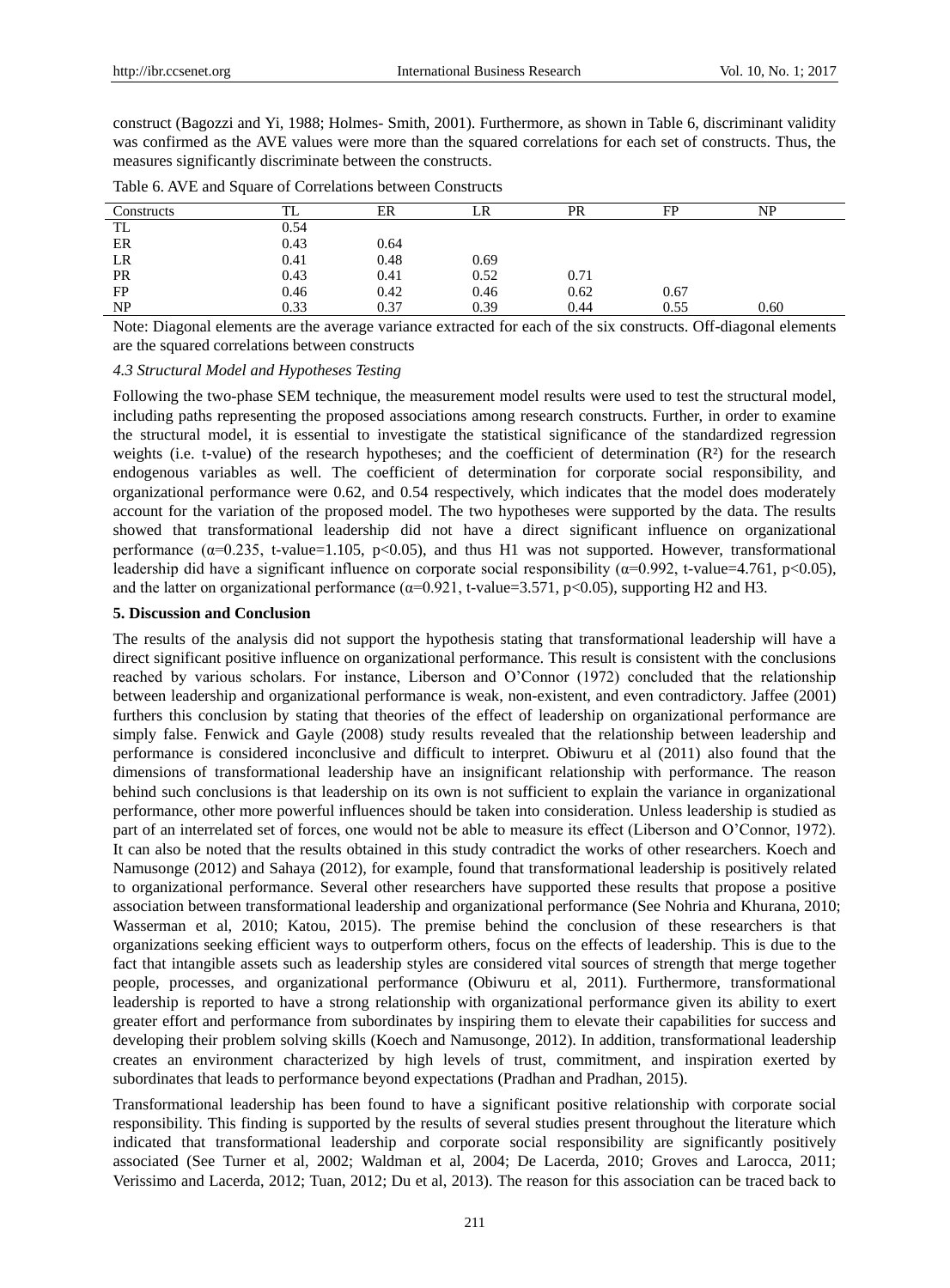the characteristics of charismatic and intellectual stimulation exhibited by transformational leaders. Charismatic leaders are likely to engage in behaviors and advocate policies that relate to corporate social responsibility, thus gaining the admiration of followers as their visions are based on values of altruism, justice, and humanistic notions of the greater good. Such values are in turn likely to increase the tendency to accomplish goals, especially those connected to corporate social responsibility. Moreover, intellectually stimulated leaders possess the ability to scan and broadly think about the environment and the manner in which various organizational stakeholders may be served. Such an understanding enhances followers" thinking regarding how to balance organizational goals with the desire to pursue corporate social responsibility (Waldman et al, 2004). According to Pradhan and Pradhan (2015) CEOs that exhibit transformational leadership behaviors, inspire followers and encourage a mutual vision of value creation in the governing body and its stakeholder, indicating to the role leaders play in developing and implementing CSR strategies. As such, it can be suggested that transformational leaders are likely to exhibit responsible behaviors that relate to protecting and advancing the interests of both primary and secondary stakeholders indicating that the organization does not exist in isolation from the environment surrounding it (Du et al, 2013).

Significant effort has been made to understand the relationship between corporate social responsibility and organizational performance. This study revealed that a positive significant relationship exists between corporate social responsibility and organizational performance. Other studies proposed similar findings, for example, Rettab et al. (2009) conducted a study in Dubai to examine the relationship between corporate social responsibility and organizational performance. Results showed that corporate social responsibility positively affects organizational performance. Buiciuniene and Kazlauskaite (2012) suggested that one of the key findings of their study was the determination of a positive association between corporate social responsibility and performance outcomes. Ali et al (2010), Erhenjamts et al (2013), Okwemba et al (2014), and Valmohammadi (2014) have also reached the same conclusion regarding the relationship between corporate social responsibility and organizational performance. Corporate social responsibility aims to encourage business entities to perform their activities ethically, reduce the negative effects on the community and the environment, thereby enabling them to continue gaining economic benefit (Valmohammadi, 2014). As such, researchers suggest that taking an interest in the various stakeholders of the firm may improve the firm"s reputation and image and hence positively affecting productivity, financial performance, and value creation of the firm (Hillman and Keim, 2001). This is supported by Buiciuniene and Kazlauskaite (2012) who suggested that corporate social responsibility is a major contributor to gaining a competitive advantage by developing the firm"s internal and external image and reputation, and facilitating changes in the organization"s values and processes. However, the findings of this study contradict those reported by other scholars. According to them a negative or neutral relationship exists between corporate social responsibility and organizational performance (See Baron et al, 2011; Crisostomo et al, 2011; Vance, 1975; Aupperle et al, 1985). Such a contradiction may be attributed to the differences in measures used to measure organizational performance as the previous studies have focused solely on financial measures of organizational performance, whereas this study incorporated both financial and non-financial measures to refer to organizational performance.

The outcomes recommend a progression of issues that should be considered by managers and researchers. Keeping in mind the end goal to have an important translation of the outcomes with respect to the connections between study variables, it is constantly key to evaluate the part of the third variable in the relationship. As mentioned by Rosenberg (1968), a relationship study that does not address the mediating mechanism ends up with facts but with inadequate comprehension. Also, the study that neglects to think about the possibility of a mediator effect in the data may miss more clarification for a result. A model that addresses mediation effects will thus offer a more precise estimation of the relationship between the variables studied. In this regard the significance of corporate social responsibility on the association between transformational leadership and organizational performance should always be addressed by scholars and practitioners if legitimate decisions and conclusions are to be made. In this way, findings can help management intensify initiatives to support more noteworthy comprehension and acknowledgment of the concept of transformational leadership which boosts firms" corporate social responsibility and in turn superior performance. Although transformational leadership did not influence organizational performance directly in this study, its effect may be enabled by the presence of corporate social responsibility.

#### **References**

Abdallah, A. B., Obeidat, B. Y., & Aqqad, N. O. (2014). The Impact of Supply Chain Management Practices on Supply Chain Performance in Jordan: The Moderating Effect of Competitive Intensity. *International Business Research, 7*(3), 13-27. <https://doi.org/10.5539/ibr.v7n3p13>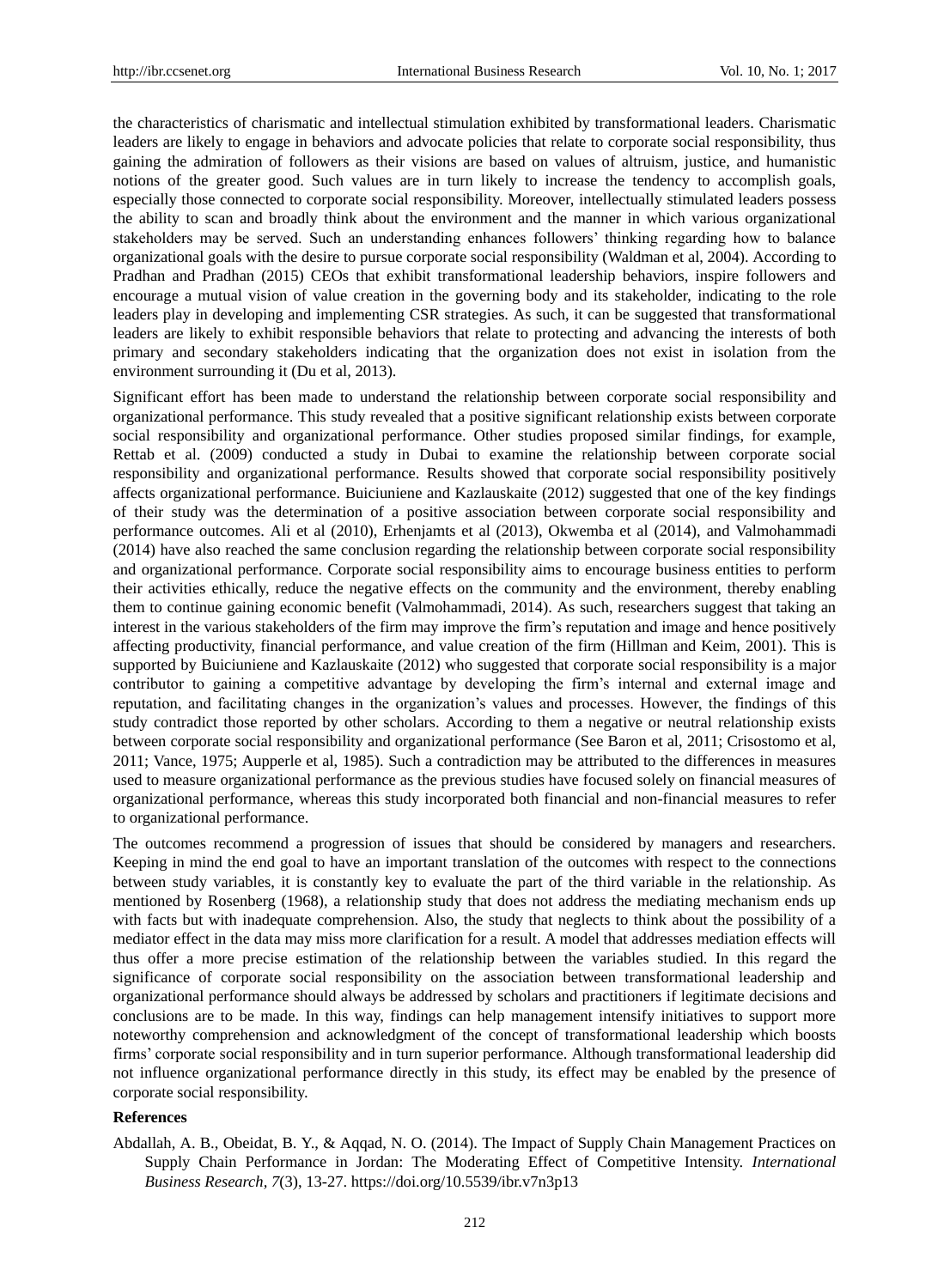- Abu-Jarad, I., Yusof, N., & Shafiei, M. W. (2010). The organizational performance of housing developers in Peninsular Malaysia. *International Journal of Housing Markets and Analysis, 3*(2), 146-162. <https://doi.org/10.1108/17538271011049768>
- Ainin, S., Naqshbandi, M. M., & Dezdar, S. (2016). Impact of adoption of Green IT practices on organizational performance. *Quality & Quantity, 50*(5), 1929-1948. <https://doi.org/10.1007/s11135-015-0244-7>
- Al-Busaidi, K. A. (2010). The impact of supporting organizational knowledge management through a corporate portal on employees and business processes. *International Journal of Knowledge Management, 6*(3), 44-64. <https://doi.org/10.4018/jkm.2010070103>
- Al-Busaidi, K. A. (2013). A framework of critical factors to knowledge workers' adoption of inter-organizational knowledge sharing systems*. Journal of Organizational Knowledge Management*, 1-11.
- Al-Busaidi, K. A. (2014). SWOT of social networking sites for group work in government organizations: An exploratory Delphi study from IT managers' perspective. *VINE: The journal of information and knowledge management systems, 44*(1), 121-139. <https://doi.org/10.1108/VINE-06-2012-0019>
- Alenezi, H., Tarhini, A., & Masa"deh, R. (2015). Investigating the strategic relationship between Information Quality and E-Government Benefits: A literature review. *International Review of Social Sciences and Humanities, 9*(1), 33-50.
- Alenezi, H., Tarhini, A., & Sharma, S. K. (2015). Development of a Quantitative Model to Investigate the Strategic Relationship between Information Quality and E-Government Benefits. *Transforming Government: People, Process and Policy, 9*(3), 324-351. <https://doi.org/10.1108/TG-01-2015-0004>
- Ali, I., Ur Rehman, K., Ali, A. I., & Yousef, J., & Zia, M. (2010). Corporate Social Responsibility influences, employee Commitment, and Organizational Performance. *African Journal of Business Management, 4*(12), 2796-2801.
- Allio, R. J. (2013). Leaders and leadership many theories, but what advice is reliable? *Strategy & Leadership, 41*(1), 4-14. <https://doi.org/10.1108/10878571311290016>
- Almajali, D. A., Masa"deh, R., & Tarhini, A. (2016). Antecedents of ERP systems implementation success: A study on Jordanian Healthcare sector. *Journal of Enterprise Information Management, 29*(4), 549-565. <https://doi.org/10.1108/JEIM-03-2015-0024>
- Al-Sarayrah, S., Obeidat, B. Y., Tarhini, A., Al-Salti, Z., & Kattoua, T. (2016). The effect of culture on strategic human resource management practices: A theoretical perspective. *International Journal of Business Management and Economic Research, 7*(4), 704-716.
- Al-Syaidh, N. H. J., Masa"deh, R., & Al-Zu"bi, Z. (2015). Transformational leadership and its impact on the effectiveness of employees" behavior in the public and private Jordanian Hospitals. *Jordan Journal of Business Administration, 11*(1), 33-47.
- Altamony, H., Tarhini, A., Al-Salti, Z., Gharaibeh, A., & Elyas, T. (2016). The relationship between change management strategy and successful enterprise resource planning (ERP) implementations: A theoretical perspective. *International Journal of Business Management and Economic Research, 7*(4), 690-703.
- Arbuckle, J. (2009). *Amos 18 user's guide*. London: UK, SPSS Incorporated.
- Argandona, A., & Hoivik, H. (2009). Corporate social responsibility: One size does not fit all, collecting evidence from Europe. *Journal of Business Ethics, 89*(3), 221-234. <https://doi.org/10.1007/s10551-010-0394-4>
- Aupperle, K. E., A. B. Carroll, & J. D. Hatfield (1985). An empirical examination of the relationship between corporate social responsibility and profitability. *Academy of Management Journal, 28*(2), 446-463. <https://doi.org/10.2307/256210>
- Bacha, E. (2014). The relationship between transformational leadership, task performance and job characteristics. *Journal of Management Development, 33*(4), 410-420. <https://doi.org/10.1108/JMD-02-2013-0025>
- Bagozzi, R., & Yi, Y. (1988). On the evaluation of structural evaluation models. *Journal of the Academy of Marketing Science, 16*(1), 74-94. <https://doi.org/10.1007/BF02723327>
- Baron, D. P., Harjoto, M. A., & Jo, H. (2011). The economics and politics of corporate social performance. *Business and Politics, 13*(2), 10-48. <https://doi.org/10.2202/1469-3569.1374>
- Bass, B. M. (1985). *Leadership and performance beyond expectations*. New York, NY: Free Press.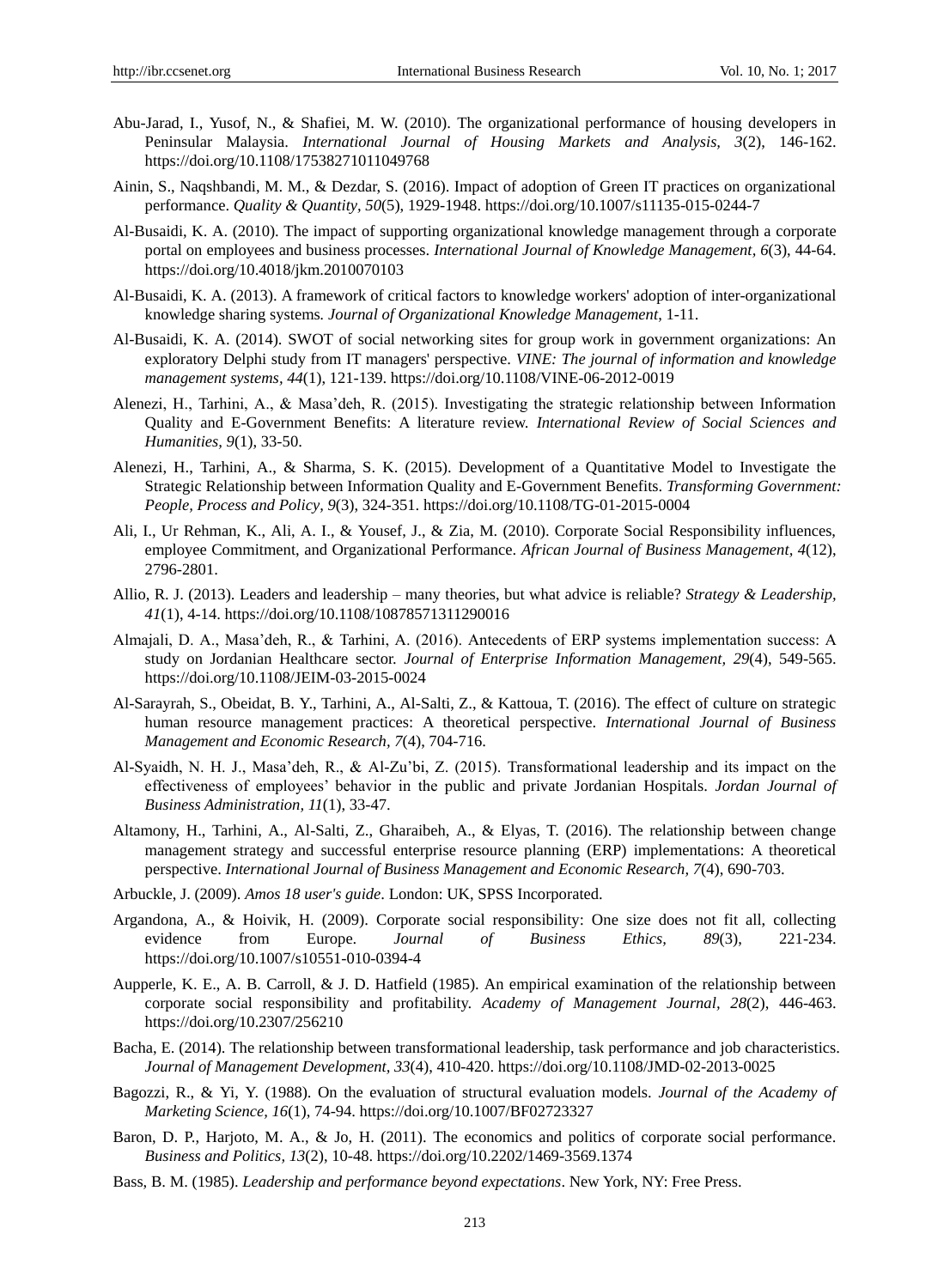- Becerra-Fernandez, I., & Sabherwal, R. (2001). Organizational knowledge management: A contingency perspective. *Journal of Management Information Systems, 18*(1), 23-55.
- Berland, N., & Loison, M. C. (2008). Fabricating management practices: "Responsible Care" and corporate social responsibility. *Society and Business Review, 3*(1), 41-56. <https://doi.org/10.1108/17465680810852720>
- Berrone, P., Surroca, J., & Tribó, J. A. (2007). Corporate ethical identity as a determinant of firm performance: a test of the mediating role of stakeholder satisfaction. *Journal of Business Ethics, 76,* 35-53. <https://doi.org/10.1007/s10551-006-9276-1>
- Beugre, C. D., Acar, W., & Braun, W. (2006). Transformational Leadership in Organizations: An Environment-induced Model. *International Journal of Manpower, 27*(1), 52-62. <https://doi.org/10.1108/01437720610652835>
- Birasnav, M. (2014). Relationship between transformational leadership behaviors and manufacturing strategy. *International Journal of Organizational Analysis, 22*(2), 205- 223. <https://doi.org/10.1108/IJOA-10-2011-0520>
- Bisharat, H., Obeidat, B. Y., Alrowwad, A., Tarhini, A., & Mukattash, I. (2017). The Effect of Human Resource Management Practices on Organizational Commitment in Chain Pharmacies in Jordan. *International Journal of Business and Management, 12*(1), 1.
- Blumberg, B., Cooper, D. R., & Schindler, P. S. (2005). *Business research methods*. Maidenhead, UK: McGraw-Hill.
- Buciuniene, I., & Kazlauskaite, R. (2012). The linkage between HRM, CSR and performance outcomes. *Baltic Journal of Management, 7*(1), 5-24. <https://doi.org/10.1108/17465261211195856>
- Burns, J. M. (1978). *Leadership*. New York, USA: Harper and Row.
- Byrne, B. (2001). *Structural equation modeling with AMOS: Basic concepts, applications, and programming*. Mahwah, London: Lawrence Erlbaum Associates.
- Carroll, A. B., & Shabana, K. M. (2010). The Business Case for Corporate Social Responsibility: A Review of Concepts, Research and Practice. *International Journal of Management Reviews, 12*(1), 85-105. <https://doi.org/10.1111/j.1468-2370.2009.00275.x>
- Carroll, A. B. (1979). A Three-Dimensional Model of Corporate Performance. *Academy of Management Review, 4*(4), 497-505.
- Carton, R. B. (2004). *Measuring Organizational Performance: An Exploratory Study*. Unpublished PhD thesis, University of Georgia, Athens.
- Cegarra-Navarro, J. G., & Mart ínez-Mart ínez, A. (2009). Linking corporate social responsibility with admiration through organizational outcomes. *Social Responsibility Journal, 5*(4), 499-511. <https://doi.org/10.1108/17471110910995357>
- Cegarra-Navarro, J. G., Soto-Acosta, P., & Wensley, A. K. (2016). Structured knowledge processes and firm performance: The role of organizational agility. *Journal of Business Research, 69*(5), 1544-1549. <https://doi.org/10.1016/j.jbusres.2015.10.014>
- Chang, C. M., Hsu, M. H., & Yen, C. H. (2012). Factors affecting knowledge management success: The fit perspective. *Journal of Knowledge Management, 16*(6), 847-861. <https://doi.org/10.1108/13673271211276155>
- Cheung, M. F., & Wong, C. S. (2011). Transformational leadership, leader support, and employee creativity. *Leadership & Organization Development Journal, 32*(7), 656-672. <https://doi.org/10.1108/01437731111169988>
- Chien, M. H. (2004). A Study to Improve Organizational Performance: A View from SHRM. *Journal of American Academy of Business, 4*(1/2), 289-291.
- Chiu, C. M., Hsu, M. H., & Wang, T. G. (2006). Understanding knowledge sharing in virtual communities: An integration of social capital and social cognitive theories. *Decision Support Systems, 42*(3), 1872-1888. <https://doi.org/10.1016/j.dss.2006.04.001>
- Chou, T., Chang, P., Cheng, Y., & Tasi, C. (2007). A path model linking organizational knowledge attributes, information processing capabilities, and perceived usability. *Information & Management, 44*(1), 408-417.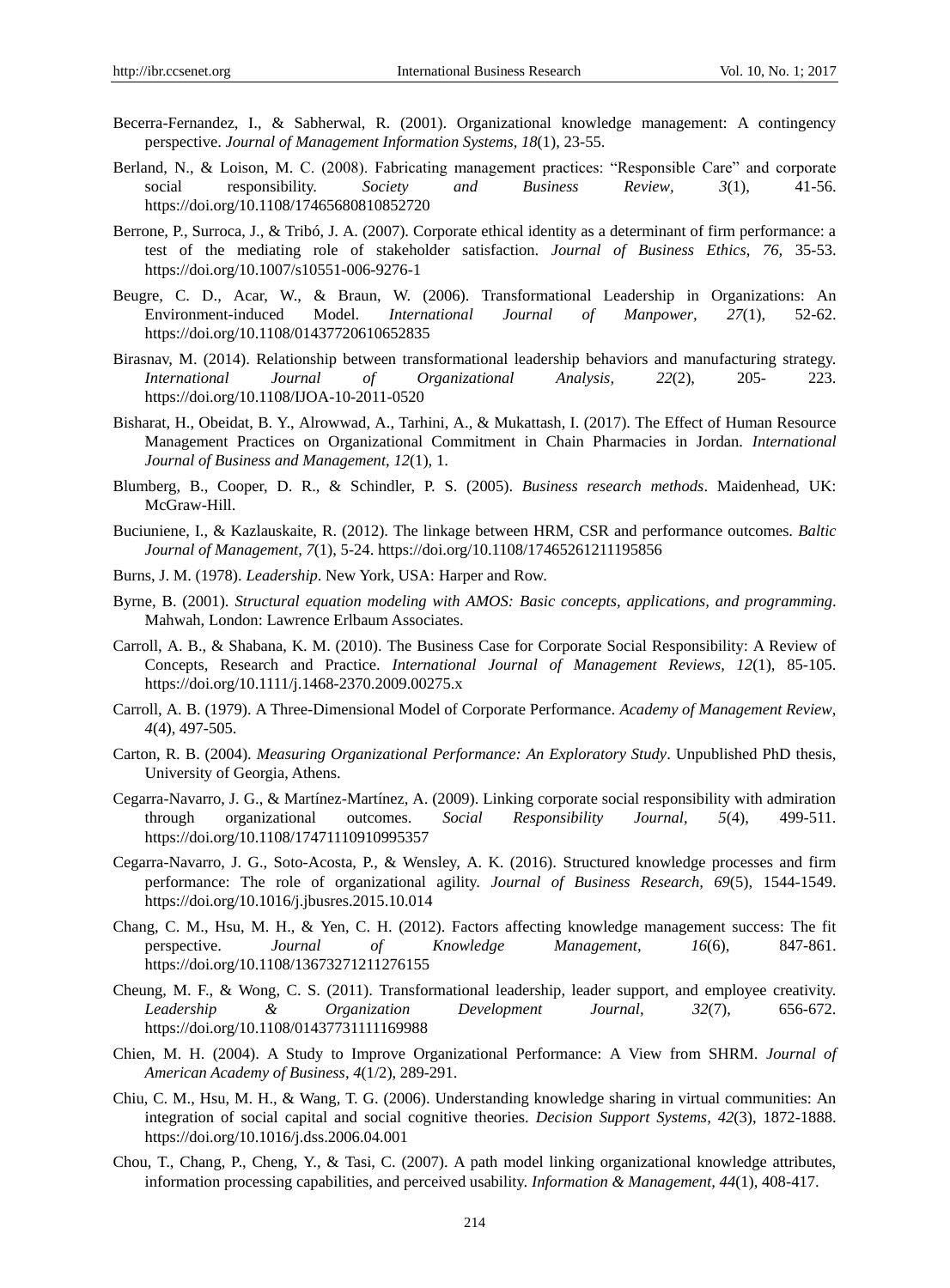- Creswell, J. (2009). *Research design: Qualitative, quantitative, and mixed methods approaches*. 3rd Edn., Thousand Oaks: Sage Publications.
- Crisostomo, V. L., Freire, F. S., & Vasconcellos, F. C. (2011). Corporate social responsibility, firm value and financial performance in Brazil. *Social Responsibility Journal, 7*(2), 295-309. <https://doi.org/10.1108/17471111111141549>
- D'Amato, A., & Roome, N. (2009). Toward an integrated model of leadership for corporate responsibility and sustainable development: a process model of corporate responsibility beyond management innovation. *Corporate Governance: The international journal of business in society, 9*(4), 421-434. <https://doi.org/10.1108/14720700910984972>
- Daza, J. R. P. (2009). A valuation model for corporate social responsibility. *Social Responsibility Journal, 5*(3), 284-299. <https://doi.org/10.1108/17471110910977230>
- De Lacerda, T. M. (2010). Transformational Leadership Effectiveness in Implementing Corporate Social Responsibility Strategies: An Empirical Study of the Largest Firms in Portugal. *Social Responsibility Journal, 7*(6), 370-389.
- De Vries, R. E., Van Den, H. B., & De Ridder, J. A. (2006). Explaining knowledge sharing: The role of team communication styles, job satisfaction, and performance beliefs. *Communication Research*, *33*(2), 115-135. <https://doi.org/10.1177/0093650205285366>
- Dincer, B., & Dincer, C. (2013). Corporate social responsibility decisions: a dilemma for SME executives? *Social Responsibility Journal, 9*(2), 177-187. <https://doi.org/10.1108/SRJ-07-2011-0028>
- Du, S., Swaen, V., Lindgreen, A. & Sen, S. (2013). The Roles of Leadership Styles in Corporate Social Responsibility. *Journal of Business Ethics, 114,* 155-169. <https://doi.org/10.1007/s10551-012-1333-3>
- El-Masri, M., Orozco, J., Tarhini, A., & Tarhini, T. (2015). The Impact of IS-Business Alignment Practices on Organizational Choice of IS-Business Alignment Strategies. The *19th Pacific Asia Conference on Information Systems (PACIS 2015)*, Paper 215, Singapore, 6-9 July 2015.
- Erhemjamts, O., Li, Q., & Venkateswaran, A. (2013). Corporate Social Responsibility and its Impact on Firm"s Investment Policy, Organizational Structure, and Performance. *Journal of Business Ethics, 118*(2), 395-412. <https://doi.org/10.1007/s10551-012-1594-x>
- Erkutlu, H. (2008). The impact of transformational leadership on organizational and leadership effectiveness: The Turkish case. *Journal of Management Development, 27*(7), 708-726. <https://doi.org/10.1108/02621710810883616>
- European Commission (EU). (2002). *European SMEs and Social and Environmental Responsibility*. Observatory of European SMEs 2002. Brussels: European Commission.
- Fenwick, F. J., & Gayle, C. A. (2008). Missing links in understanding the relationship between leadership and organizational performance. *International Business & Economics Research Journal, 7*(5), 67-78.
- Filho, J. M., Wanderley, L. S. O., Gómez, C. P., & Farache, F. (2010). Strategic Corporate Social Responsibility Management for Competitive Advantage. *BAR, Curitiba, 7*(3), 294-309.
- Fitzgerald, S., & Schutte, N. S. (2010). Increasing transformational leadership through enhancing self-efficacy. *Journal of Management Development, 29*(5), 495-505. <https://doi.org/10.1108/02621711011039240>
- Freeman, R. E., Wicks, A. C., & Parmar, B. (2004). Stakeholder Theory and "The Corporate Objective Revisited". *Organization Science, 15*(3), 364-369. <https://doi.org/10.1287/orsc.1040.0066>
- Fronell, C., & Larcker, D. (1981). Evaluating structural equation models with unobservable variables and measurement error. *Journal of Marketing Research, 18,* 39-50. <https://doi.org/10.2307/3151312>
- Gavrea, C., Ilies, L., & Stegerean, R. (2011). Determinants of organizational performance: The case of Romania. *Management & Marketing Challenges for the Knowledge Society, 6*(2), 285-300.
- Gefen, D., Straub, D. W., & Boudreau, M. C. (2000). *Structural equation modeling and regression: Guidelines for research practice*. NY: Prentice-Hall.
- Grbac, B., & Loncaric, D. (2009). Ethics, social responsibility and business performance in a transition economy. *EuroMed Journal of Business, 4*(2), 143-158. <https://doi.org/10.1108/14502190910976501>
- Groves, K. S., & Larocca, M. A. (2011). An Empirical Study of Leader Ethical Values, Transformational and Transactional Leadership, and Follower Attitudes toward Corporate Social Responsibility. *Journal of*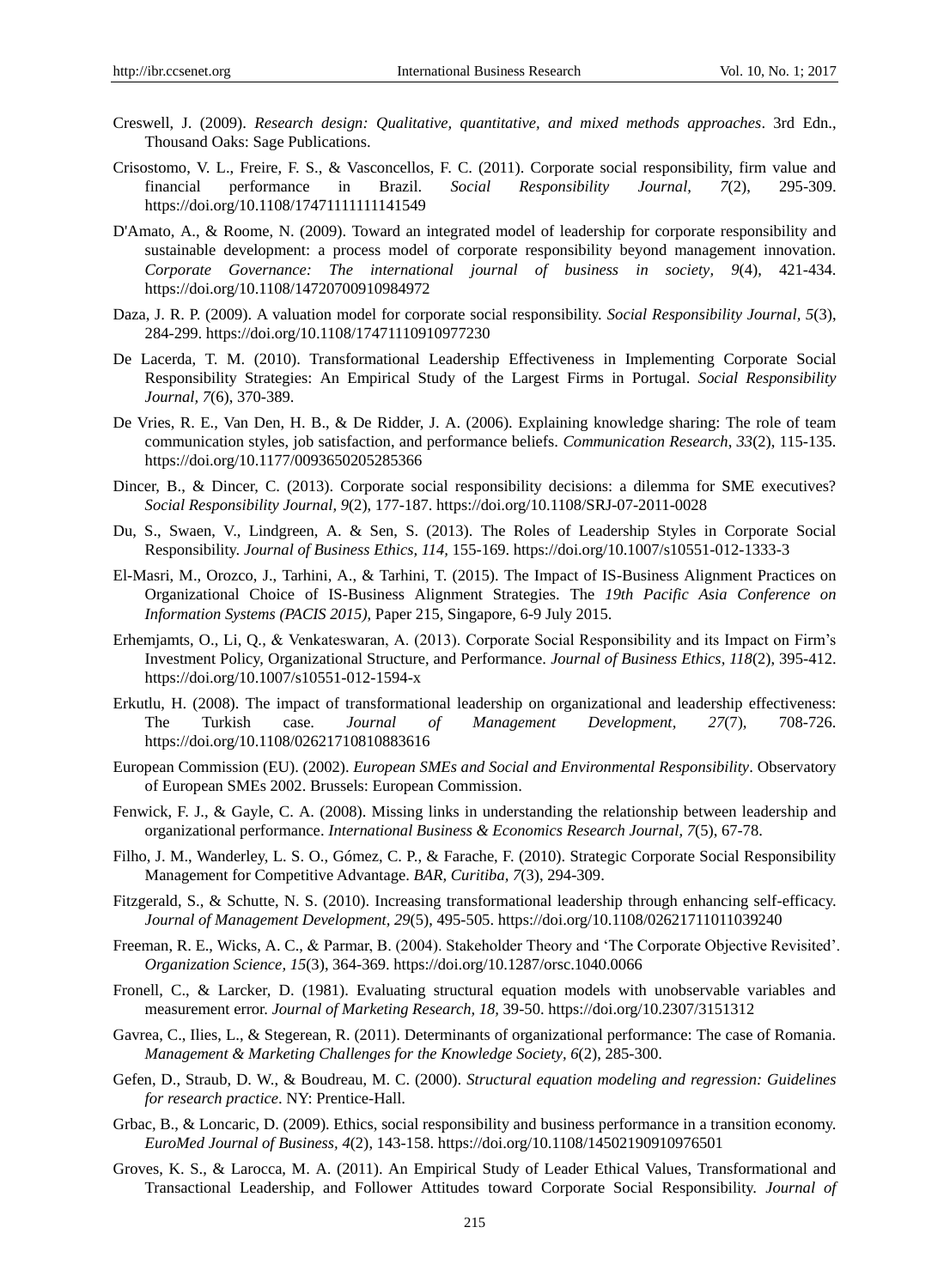*Business Ethics, 103*(4), 511-528. <https://doi.org/10.1007/s10551-011-0877-y>

- Guay, R. P. (2013). The relationship between leader fit and transformational leadership. *Journal of Managerial Psychology, 28*(1), 55-73. <https://doi.org/10.1108/02683941311298869>
- Guenzi, P., Saitos, L., & Troilo, G. (2016). The dual mechanism of sales capabilities in influencing organizational performance. *Journal of Business Research, 69*(9), 3707-3713. <https://doi.org/10.1016/j.jbusres.2016.03.033>
- Hair, J., Black, W., Babin, B., Anderson, R., & Tatham, R. (2010). *Multivariate data analysis*. New Jersey: Prentice-Hall.
- Hamoud, M., Tarhini, A., Akour, M. A., & Al-Salti, Z. (2016). Developing the Main Knowledge Management Process via Social Media in the IT Organisations: A Conceptual Perspective. *International Journal of Business Administration, 7*(5), 49-64.
- Hassan, S., Mahsud, R., Yukl, G., & Prussia, G. E. (2013). Ethical and empowering leadership and leader effectiveness. *Journal of Managerial Psychology, 28*(2), 133-146. <https://doi.org/10.1108/02683941311300252>
- Hassouna, M., Tarhini, A., Elyas, T., & AbouTrab, M. S. (2015). Customer Churn in Mobile Markets: A Comparison of Techniques. *International Business Research, 8*(6), 224-237. <https://doi.org/10.5539/ibr.v8n6p224>
- Hernaus, T., Bach, M., & Vuksic, V. (2012). Influence of strategic approach to BPM on financial and non-financial performance. *Baltic Journal of Management, 7*(4), 376-396. <https://doi.org/10.1108/17465261211272148>
- Hillman, A. J., & Keim, G. D. (2001). Shareholder value, stakeholder management, and social issues: What's the bottom line? *Strategic Management Journal, 22,* 125-139. [https://doi.org/10.1002/1097-0266\(200101\)22:2<125::AID-SMJ150>3.0.CO;2-H](https://doi.org/10.1002/1097-0266%28200101%2922:2%3C125::AID-SMJ150%3E3.0.CO;2-H)
- Holmes-Smith, P. (2001*). Introduction to structural equation modeling using LISREL*. Perth: ACSPRI Winter Training Program.
- Hubbard, G. (2009). Measuring organizational performance: beyond the triple bottom line. *Business Strategy and the Environment, 18*(3), 177-191. <https://doi.org/10.1002/bse.564>
- Jaffee, D. (2001). *Organizational Theory: Tension and Change*. NY, USA: McGraw Hill.
- Jamali, D., & Mirshak, R. (2007). Corporate Social Responsibility (CSR): Theory and Practice in a Developing Country Context. *Journal of Business Ethics, 72,* 243-262. <https://doi.org/10.1007/s10551-006-9168-4>
- Jammulamadaka, N. (2013). The responsibility of corporate social responsibility in SMEs*. International Journal of Organizational Analysis, 21*(3), 385-395. <https://doi.org/10.1108/IJOA-Mar-2012-0566>
- Jones, B., Bowd, R., & Tench, R. (2009). Corporate irresponsibility and corporate social responsibility: competing realities. *Social Responsibility Journal, 5*(3), 300-310. <https://doi.org/10.1108/17471110910977249>
- Jourdan, J., & Kivleniece, I. (2016). Too much of a good thing? The dual effect of public sponsorship on organizational performance. *Academy of Management Journal*, amj-2014. <https://doi.org/10.5465/amj.2014.1007>
- Kaplan, R. S., & Norton, D. P. (1992). The Balanced Scorecard: Measures that Drive Performance. *Harvard Business Review, 12,* 71-79.
- Kaplan, R. S., & Norton, D. P. (2001). *The Strategy-Focused Organization: How Balanced Scorecard Companies Thrive in the New Competitive Environment,* Boston: HBS Press.
- Katou, A. A. (2015). Transformational leadership and organisational performance. *Employee Relations, 37*(3), 329-353. <https://doi.org/10.1108/ER-05-2014-0056>
- Khan, H., Halabi, A. K., & Khan, R. (2011). Non-financial performance measures-organizational performance relationship in the Bangladeshi firms: the moderator role of environmental uncertainty and corporate culture. Working paper. <https://doi.org/10.2139/ssrn.1965612>
- Kitzmueller, M. (2010). *Economic Perspectives on Corporate Social Responsibility*. Unpublished PhD thesis, European University Institute.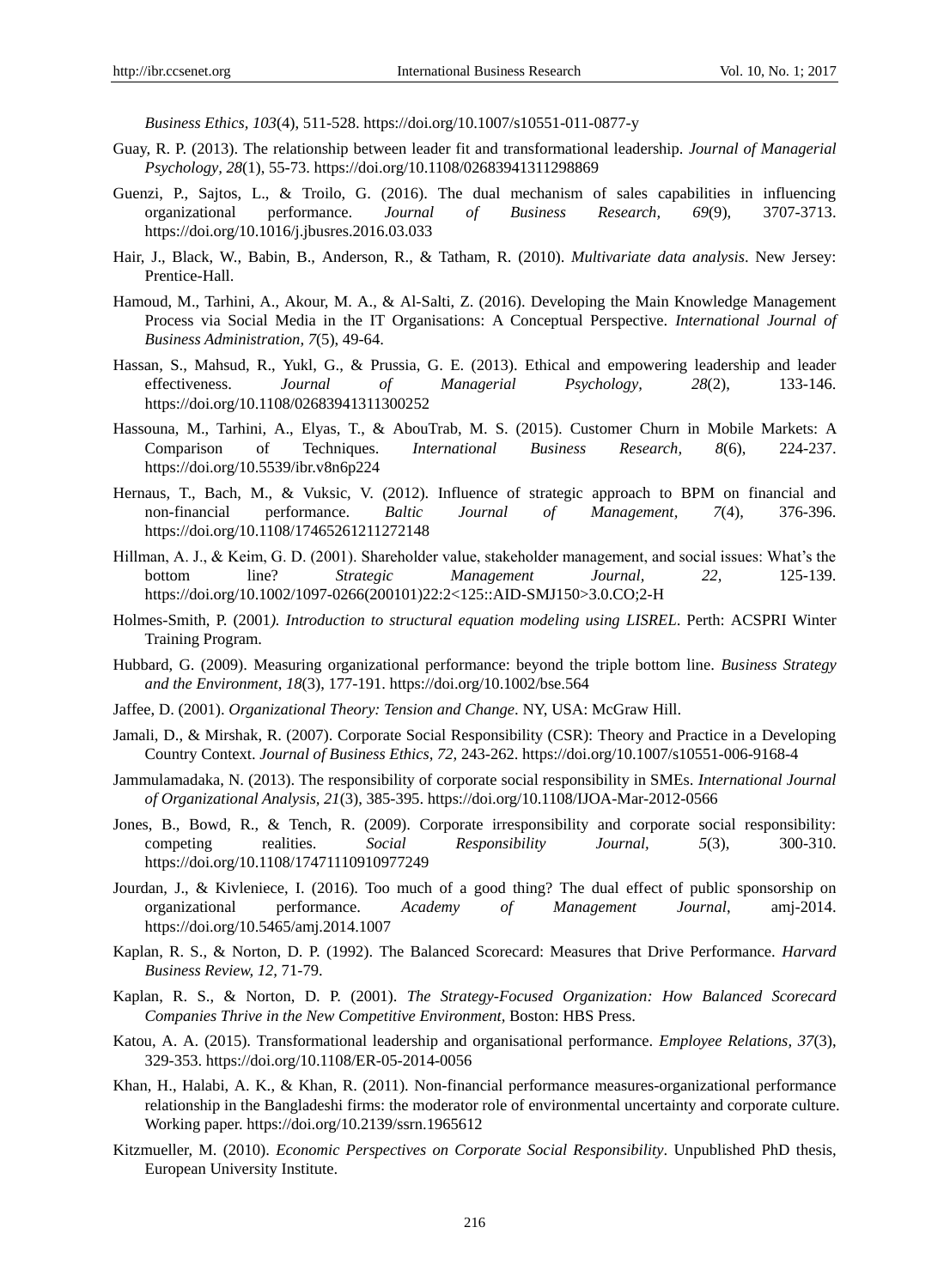- Kline, R. (2005). *Principles and practice of structural equation modeling*. 2nd Edn., New York: The Guilford Press.
- Kline, R. (2010). *Principles and practice of structural equation modeling*. The Guilford Press.
- Koech, P. M., & Namusonge, G. S. (2012). The Effect of Leadership Styles on Organizational Performance at State Corporations in Kenya. *International Journal of Business and Commerce, 2*(1), 1-12.
- Kotler, P., & Lee, N. (2005*). Corporate Social Responsibility: Doing the Most Good for Your Company and Your Cause*. Hoboken, New Jersey: John Wiley & Sons, Inc.
- Krejcie, R., & Morgan, D. (1970). Determining sample size for research activities. *Educational and Psychological Measurement, 30,* 607-610.
- Lee, H., & Choi, B. (2003). Knowledge management enablers, processes, and organizational performance: An integrative view and empirical examination. *Journal of Management Information Systems, 20*(1), 179-228.
- Lee, I. A. (2008). *Relationship between the use of information technology and performances of human resourses management*. Degree of Docotor of Business Administration, Alliant International University, San Diego, CA.
- Lee, M. P. (2008). Review of the theories of corporate social responsibility: Its evolutionary path and the road ahead. *International Journal of Management Reviews, 10*(1), 53-73. <https://doi.org/10.1111/j.1468-2370.2007.00226.x>
- Liberson, S., & O'Connor, J. F. (1972). Leadership and organizational performance: a study of large corporations. *American Sociological Review, 37,* 117-130. <https://doi.org/10.2307/2094020>
- Liebowitz, J. (2004). *Addressing the human capital crisis in the federal government: A knowledge management perspective*. New York: Butterworth-Heinemann.
- Longo, M., Mura, M., & Bonoli, A. (2005). Corporate social responsibility and corporate Management on Organizational Performance. *Economic and Business Review, 14*(2), 147-168.
- Mahadeen, B., Al-Dmour, R., Obeidat, B. Y., & Tarhini, A., (2016). Examining the effect of the Organization's Internal Control System on Organizational Effectiveness: A Jordanian empirical study. *International Journal of Business Administration, 7*(6), 22-41. <https://doi.org/10.5430/ijba.v7n6p22>
- Maqableh, M., Karajeh, H., & Masa"deh, R. E. (2014). Job scheduling for cloud computing using neural networks. *Communications and Network, 6*(3), 191-201.<https://doi.org/10.4236/cn.2014.63021>
- Masa"deh, R., Al-Dmour, R. H., & Obeidat, B. Y. (2015). Strategic IT-Business Alignment as Managers" Explorative and Exploitative Strategies. *European Scientific Journal, 11*(7), 437-457.
- Masa"deh, R., Gharaibeh, A., Tarhini, A., & Obeidat, B. (2015). Knowledge Sharing Capability: A Literature Review. In *Fourth Scientific & Research Conference on New Trends in Business, Management and Social Sciences*, Istanbul, Turkey, 19-20 September 2015 (pp. 1-16). <https://doi.org/10.2139/ssrn.2696924>
- Masa"deh, R., Obeidat, B. Y., & Al-Dmour, R. H. (2015). Knowledge Management Strategies as Intermediary Variables between IT-Business Strategic Alignment and Firm Performance. *European Scientific Journal, 11*(7), 344-368.
- Masa"deh, R., Obeidat, B. Y., & Tarhini, A. (2016). A Jordanian Empirical Study of The Associations Among Transformational Leadership, Transactional Leadership, Knowledge Sharing, Job Performance, and Firm Performance: A Structural Equation Modelling Approach. *Journal of Management Development, 35*(5), 681-705. <https://doi.org/10.1108/JMD-09-2015-0134>
- Masa"deh, R., Shannak, R., Maqableh, M., & Tarhini, A. (2016). The Impact of Knowledge Management on Job Performance in Higher Education: The Case of the University of Jordan. *Journal of Enterprise Information Management, 29*(6), 13-37.
- Masa"deh, R., Tayeh, M., Al-Jarrah, I. M., & Tarhini, A. (2015). Accounting vs. Market-based Measures of Firm Performance Related to Information Technology Investments. *International Review of Social Sciences and Humanities, 9*(1), 129-145.
- Masa'deh, R., Maqableh, M. M., & Karajeh, H. (2014). A Theoretical Perspective on the Relationship between Leadership Development, Knowledge Management Capability, and Firm Performance. *Asian Social Science, 10*(6), 128-137.
- Matten, J. M., & Siegel, D. E. (2008). *The Oxford handbook of corporate social responsibility,* 47-82.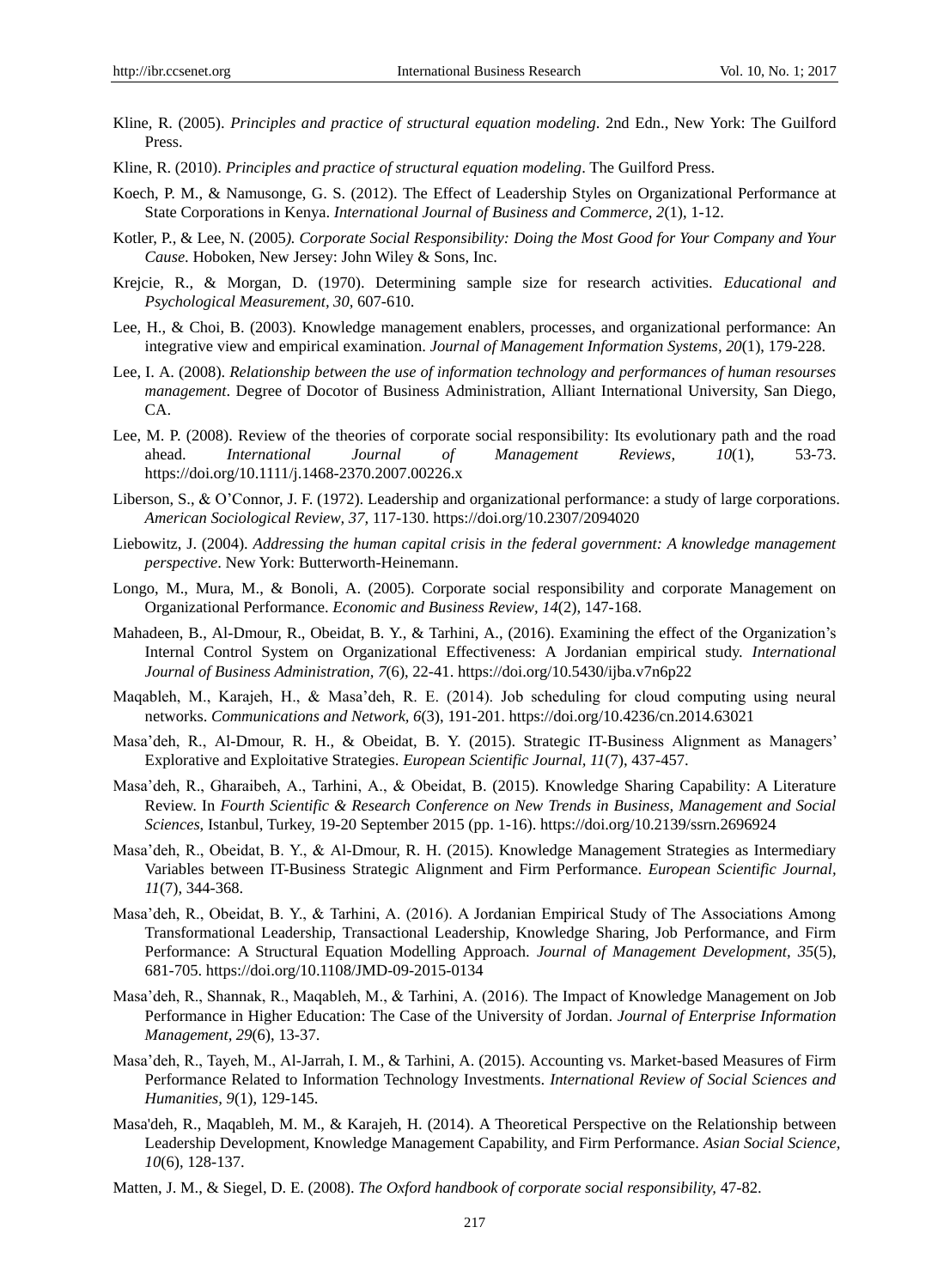- McDermott, A., Kidney, R., & Flood, P. (2011). Understanding leader development: learning from leaders. *Leadership & Organization Development Journal, 32*(4), 358-378. <https://doi.org/10.1108/01437731111134643>
- Mehrabani, S., & Shajari, M. (2012). Knowledge management and innovation capacity. *Journal of Management Research, 4*(2), 164-177.
- Mele, D. (2008). *Corporate social responsibility theories*. In A. Crane, A. McWilliams, D.
- Mirza, S. A., & Javed, A. (2013). Determinants of financial performance of a firm: Case of Pakistani stock market. *Journal of Economics and International Finance, 5*(2), 43-52. <https://doi.org/10.5897/JEIF12.043>
- Misani, N. (2010). The convergence of corporate social responsibility practices. *Management Research Review, 33*(7), 734-748. <https://doi.org/10.1108/01409171011055816>
- Mitchell, H. (2002). Strategic Worth of Human Resources: Driving Organizational Performance. Available at: http://www.exinfm.com/pdffiles/stratworth.pdf
- Morrison-Paul, C. J., & Siegel, D. S. (2006). Corporate Social Responsibility and Economic Performance. Working paper no. 0605.<https://doi.org/10.2139/ssrn.900838>
- Mozes, M., Josman, Z., & Yaniv, E. (2011). Corporate social responsibility organizational identification and motivation. *Social Responsibility Journal, 7*(2), 310-325. <https://doi.org/10.1108/17471111111141558>
- Muijs, D. (2011). Leadership and organisational performance: from research to prescription? *International Journal of Educational Management, 25*(1), 45-60. <https://doi.org/10.1108/09513541111100116>
- Newkirk, H., & Lederer, A. (2006). The effectiveness of strategic information systems planning under environmental uncertainty. *Information & Management, 43,* 481-501. <https://doi.org/10.1016/j.im.2005.12.001>
- Nohria, N., & Khurana, R (2010). *Handbook of leadership Theory and Practice*. Harvard Business School Publishing. Boston, MA.
- Obeidat, B. Y. (2012). The relationship between human resource information system (HRIS) functions and human resource management (HRM) functionalities. *Journal of Management Research, 4*(4), 192-211. <https://doi.org/10.5296/jmr.v4i4.2262>
- Obeidat, B. Y. (2016a). The effect of strategic orientation on organizational performance: the mediating role of innovation. *International Journal of Communications, Network and System Sciences, 9*(11), 478-505. <https://doi.org/10.4236/ijcns.2016.911039>
- Obeidat, B. Y. (2016b). Exploring the Relationship between Corporate Social Responsibility, Employee Engagement, and Organizational Performance: The Case of Jordanian Mobile Telecommunication Companies. *International Journal of Communications, Network and System Sciences, 9*(9), 361-386. <https://doi.org/10.4236/ijcns.2016.99032>
- Obeidat, B. Y., Al-Suradi, M., Masa"deh, R., & Tarhini, A. (2016). The Impact of Knowledge Management on Innovation: An Empirical Study on Jordanian Consultancy Firms. *Management Research Review, 39*(10), 33-52. <https://doi.org/10.1108/MRR-09-2015-0214>
- Obeidat, B. Y., Hashem, L., Alansari, I, Tarhini, A., & Al-Salti, Z. (2016). The Effect of Knowledge Management Uses on Total Quality Management Practices: A Theoretical Perspective. *Journal of Management and Strategy, 7*(4), 12-33. <https://doi.org/10.5430/jms.v7n4p18>
- Obeidat, B. Y., Masa'deh, R., & Abdallah, A. B. (2014). The Relationships among Human Resource Management Practices, Organizational Commitment, and Knowledge Management Processes: A Structural Equation Modeling Approach. *International Journal of Business and Management, 9*(3), 9-26. <https://doi.org/10.5539/ijbm.v9n3p9>
- Obeidat, B., Shannak, R., Masa"deh, R. E. M. D. T., & Al-Jarrah, I. (2012). Toward Better Understanding for Arabian Culture: Implications based on Hofstede"s Cultural Model. *European Journal of Social Sciences, 28*(4), 512-522.
- Obeidat, B. Y., Al-Sarayrah, S., Tarhini, A., Al-Dmour, R. H., Al-Salti, Z., & Sweis, R. (2016). Cultural Influence on Strategic Human Resource Management Practices: A Jordanian case study. *International Business Research, 9*(10), 94-114. <https://doi.org/10.5539/ibr.v9n10p94>
- Okwemba, E. M., Mwalati, S. C., Egessa, R., Musiega, D., & Maniagi, G. M. (2014). Effect of Corporate Social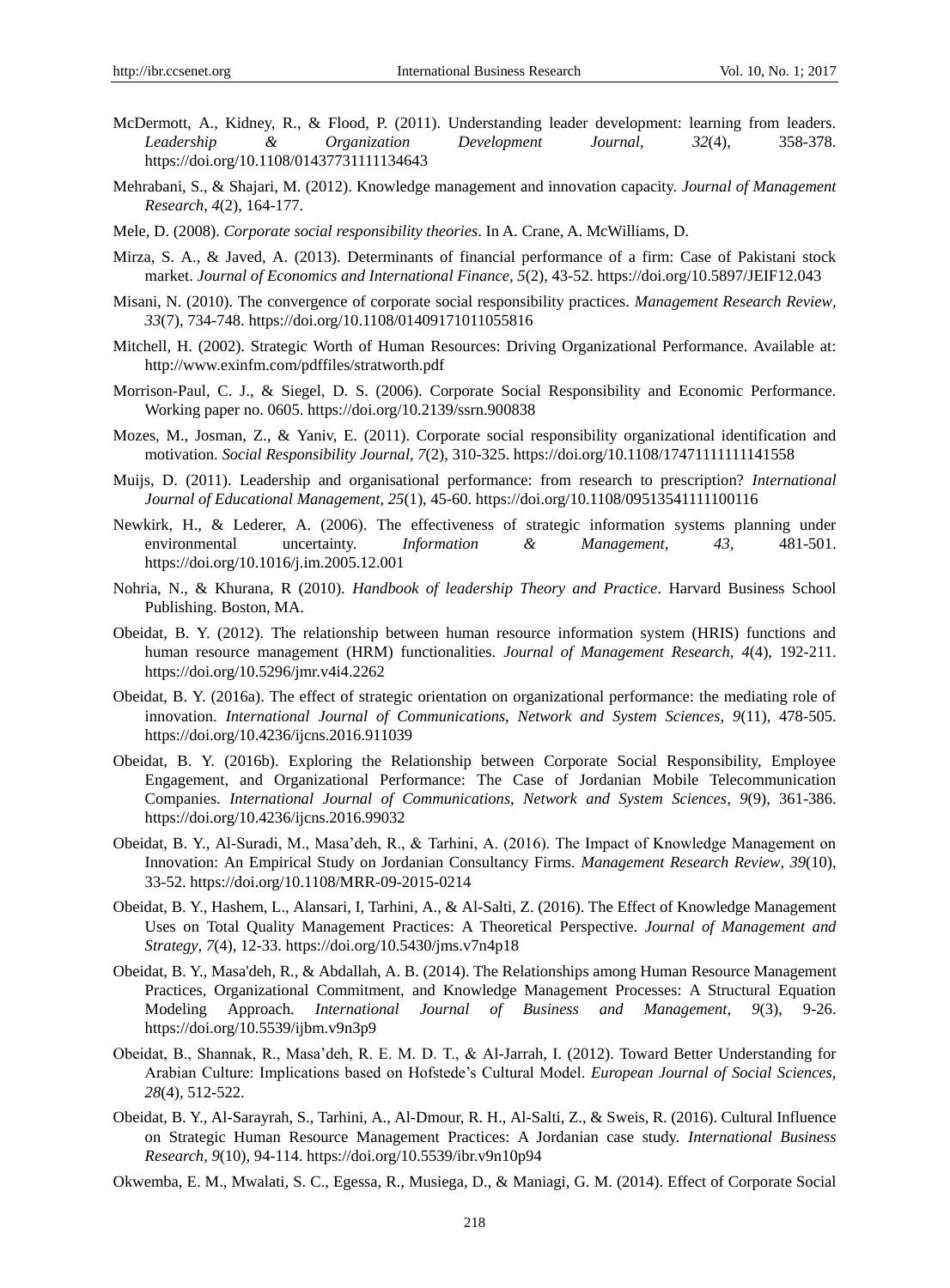Responsibility on Organisation Performance; Banking Industry Kenya, Kakamega County. *International Journal of Business and Management Invention, 3*(4), 37-51.

- Orozco, J., Tarhini, A., Masa"deh, R., & Tarhini, T. (2015). A Framework of IS/Business Alignment Management Practices to Improve the Design of IT Governance Architectures. *International Journal of Business and Management, 10*(4), 1-12. <https://doi.org/10.5539/ijbm.v10n4p1>
- Pallant, J. (2005). *SPSS survival manual: A step guide to data analysis using SPSS for Windows version 12*. Chicago, Illinois: Open University Press.
- Peters, R. C. (2007). *Corporate social Responsibility and Strategic performance: Realizing a Competitive Advantage through Corporate Social Responsibility and a Stakeholder Network Approach*. Unpublished PhD thesis, Florida Atlantic University, Florida.
- Pradhan, S., & Pradhan, R. K. (2015). An Empirical Investigation of Relationship among Transformational Leadership, Affective Organizational Commitment and Contextual Performance. *Vision, 19*(3), 227-235. <https://doi.org/10.1177/0972262915597089>
- Prieto, I. M., & Revilla, E. (2006). Learning capability and business performance: a non-financial and financial assessment. *The Learning Organization, 13*(2), 166-185. <https://doi.org/10.1108/09696470610645494>
- Ramezan, M., Sanjaghi, M. E., & Baly, H. R. K. (2013). Organizational change capacity and organizational performance. *Journal of Knowledge-based Innovation in China, 5*(3), 188-212. <https://doi.org/10.1108/JKIC-07-2013-0012>
- Rao, M. S. (2014). Transformational leadership an academic case study. *Industrial and Commercial Training, 46*(3), 150-154. <https://doi.org/10.1108/ICT-07-2013-0043>
- Rettab, B., Brik, A. B., & Mellahi, K. (2009). A study of management perceptions of impact of corporate social responsibility on organizational performance in emerging economic: a case of Dubai. *Journal of Business Ethics, 89,* 317-390. <https://doi.org/10.1007/s10551-008-0005-9>
- Richard, P. J., Devinney, T. M., Yip, G. S., & Johnson, G. (2006). Measuring Organizational Performance as a Dependent Variable: Towards Methodological Best Practice. Available at: http://papers.ssrn.com/sol3/papers.cfm?abstract\_id=814285
- Rosenberg, M. (1968). *The Logic of Survey Analysis*, Basic Books, New York, NY.
- Sahaya, N. (2012). A Learning Organization as a Mediator of Leadership Style and Firms" Financial Performance. *International Journal of Business and Management, 7*(14), 96-113. <https://doi.org/10.5539/ijbm.v7n14p96>
- Sanhueza, J. A. (2011). *Leadership Development and its Effects on Organizational Performance*. Unpublished Masters Dissertation, Massachusetts Institute of Technology.
- Scilly, M. (2014). Four Types of Corporate Social Responsibility. Available at: http://smallbusiness.chron.com/four-types-corporate-social-responsibility-54662.html
- Seifert, B., Morris, S. A., & Bartkus B. R. (2004). Having, giving, and getting: Slack resources, corporate philanthropy, and firm financial performance. *Bus. Soc.*, *43*(2), 135-161. <https://doi.org/10.1177/0007650304263919>
- Sekaran, U. (2003). *Research methods for business: A skill-building approach*. 4th Edn., John Wiley and Sons, Inc.
- Sekaran, U., & Bougie, R. (2013). *Research methods for business: A skill-building approach*. 6th Edn., John Wiley and Sons, Inc.
- Shahin, A., Naftchali, J. S., & Pool, J. K. (2014). Developing a model for the influence of perceived organizational climate on organizational citizenship behaviour and organizational performance based on balanced score card. *International Journal of Productivity and Performance Management, 63*(3), 290- 307. <https://doi.org/10.1108/IJPPM-03-2013-0044>
- Shannak, R. O., Obeidat, B. Y., & Masadeh, R. M. (2012). Culture and the Implementation Process of Strategic Decisions in Jordan. *Journal of Management Research, 4*(4), 257-281. <https://doi.org/10.5296/jmr.v4i4.2160>
- Sheldon, O. (1924). *The Philosophy of Management*. Sir Isaac Pit-man and Sons Ltd, London.
- Shi, M., & Yu, W. (2013). Supply chain management and financial performance: literature review and future directions*. International Journal of Operations & Production Management, 33*(10), 1283-1317.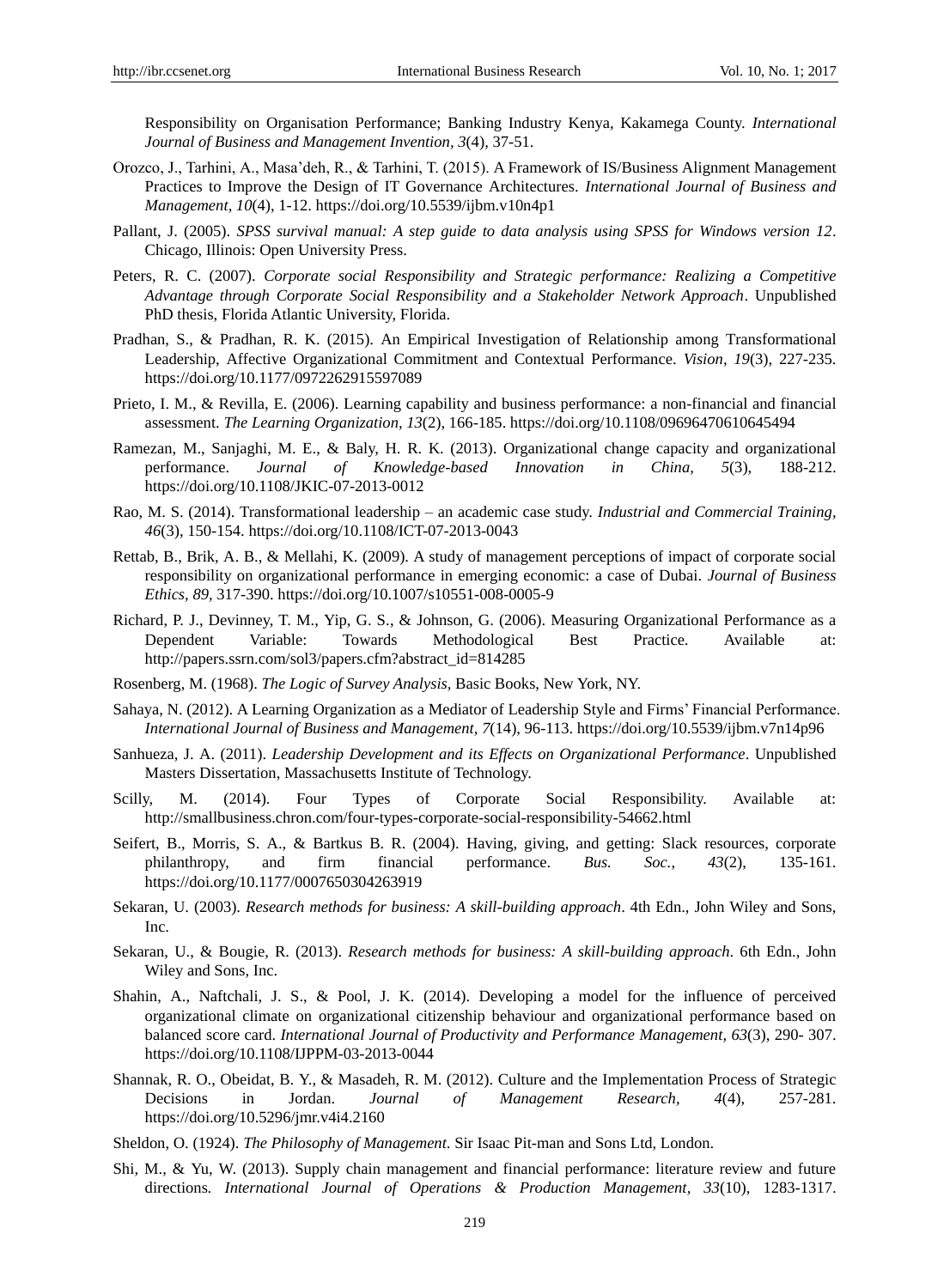<https://doi.org/10.1108/IJOPM-03-2012-0112>

- Skrinjar, R., Bosilj-Vuksic, V., & Indihar-Stemberger, M. (2008). The impact of business process orientation on financial and non-financial performance. *Business Process Management Journal, 14*(5), 738-754. <https://doi.org/10.1108/14637150810903084>
- Smirnova, Y. (2012). Perceptions of corporate social responsibility in Kazakhstan. *Social Responsibility Journal, 8*(3), 404-417. <https://doi.org/10.1108/17471111211247974>
- Taghian, M., D"Souza, C., & Polonsky, M. J. (2015). A stakeholder approach to corporate social responsibility, reputation and business performance. *Social Responsibility Journal, 11*(2), 340-363. <https://doi.org/10.1108/SRJ-06-2012-0068>
- Tarhini, A., Ammar, H., Tarhini, T., & Masa"deh, R. (2015). Analysis of the Critical Success Factors for Enterprise Resource Planning Implementation from Stakeholders" Perspective: A Systematic Review. *International Business Research, 8*(4), 25-40[. https://doi.org/10.5539/ibr.v8n4p25](https://doi.org/10.5539/ibr.v8n4p25)
- Tsai, C. F., & Yen, Y. F. (2008). A model to explore the mystery between organizations' downsizing strategies and firm performance: Integrating the perspectives of organizational change, strategy and strategic human resource management. *Journal of Organizational Change Management, 21*(3), 367-384. <https://doi.org/10.1108/09534810810874831>
- Tseng, S. M. (2010). The correlation between organizational culture and knowledge conversion on corporate performance. *Journal of Knowledge Management, 14*(2), 269-284. <https://doi.org/10.1108/13673271011032409>
- Tseng, S. M., & Huang, J. S. (2011). The correlation between wikipedia and knowledge sharing on job performance*. Expert Systems with Applications, 38,* 6118-6124. <https://doi.org/10.1016/j.eswa.2010.11.009>
- Tuan, L. T. (2012). Corporate social responsibility, leadership, and brand equity in healthcare service. *Social Responsibility Journal, 8*(3), 347-362. <https://doi.org/10.1108/17471111211247929>
- Turner, N., Barling, J., Epitropaki, O., Butcher, V., & Milner, C. (2002). Transformational leadership and moral reasoning. *Journal of Applied Psychology, 87,* 304-311. <https://doi.org/10.1037/0021-9010.87.2.304>
- Valmohammadi, C. (2014). Impact of corporate social responsibility practices on organizational performance: an ISO 26000 perspective. *Social Responsibility Journal, 10*(3), 455-479. <https://doi.org/10.1108/SRJ-02-2013-0021>
- Vance, S. C. (1975). Are socially responsible corporations good investment risks? *Management Review, 64,*  18-24.
- Vera, D., & Crossan, M. (2004). Strategic leadership and organizational learning. *Academy of Management Review, 29,* 222-240.
- Verissimo, J. M. C., & Lacerda, T. C. (2012). Using transformational leadership to enhance the development of corporate strategy focused on community"s common interest.
- Vives, A. (2008). Corporate Social Responsibility: The Role of Law and Markets and the Case of Developing Countries*. Chicago-Kent Law Review*, *83*(1), 199-229.
- Vratskikh, I., Al-Lozi, M., & Maqableh, M. (2016). The Impact of Emotional Intelligence on Job Performance via the Mediating Role of Job Satisfaction*. International Journal of Business and Management, 11*(2), 69. <https://doi.org/10.5539/ijbm.v11n2p69>
- Waldman, D. A., Siegel, D. S., & Javidan, M. (2004). *CEO Transformational Leadership and Corporate Social Responsibility*. Working paper no. 0415.
- Wang, L. (2011). *Factors Affecting Perceptions of Corporate Social Responsibility Implementation: An Emphasis on Values*. *Dissertationes Forestales, 130,* 107. <https://doi.org/10.14214/df.130>
- Wang, Y., Bhanugopan, R. & Lockhart, P. (2015). Examining the quantitative determinants of organizational performance: evidence from China. *Measuring Business Excellence, 19*(2), 23-41. <https://doi.org/10.1108/MBE-05-2014-0014>
- Wasko, M. M., & Faraj, S. (2005). Why should I share? Examining social capital and knowledge contribution in electronic networks of practice. *MIS Quarterly, 29*(1), 35-57.
- Wasserman, N., Nohria, N., & Anand, B. N. (2010). When Does Leadership Matter? The Contingent Opportunities View of CEO Leadership. Strategy Unit Working Paper No. 02-04; *Harvard Business School*